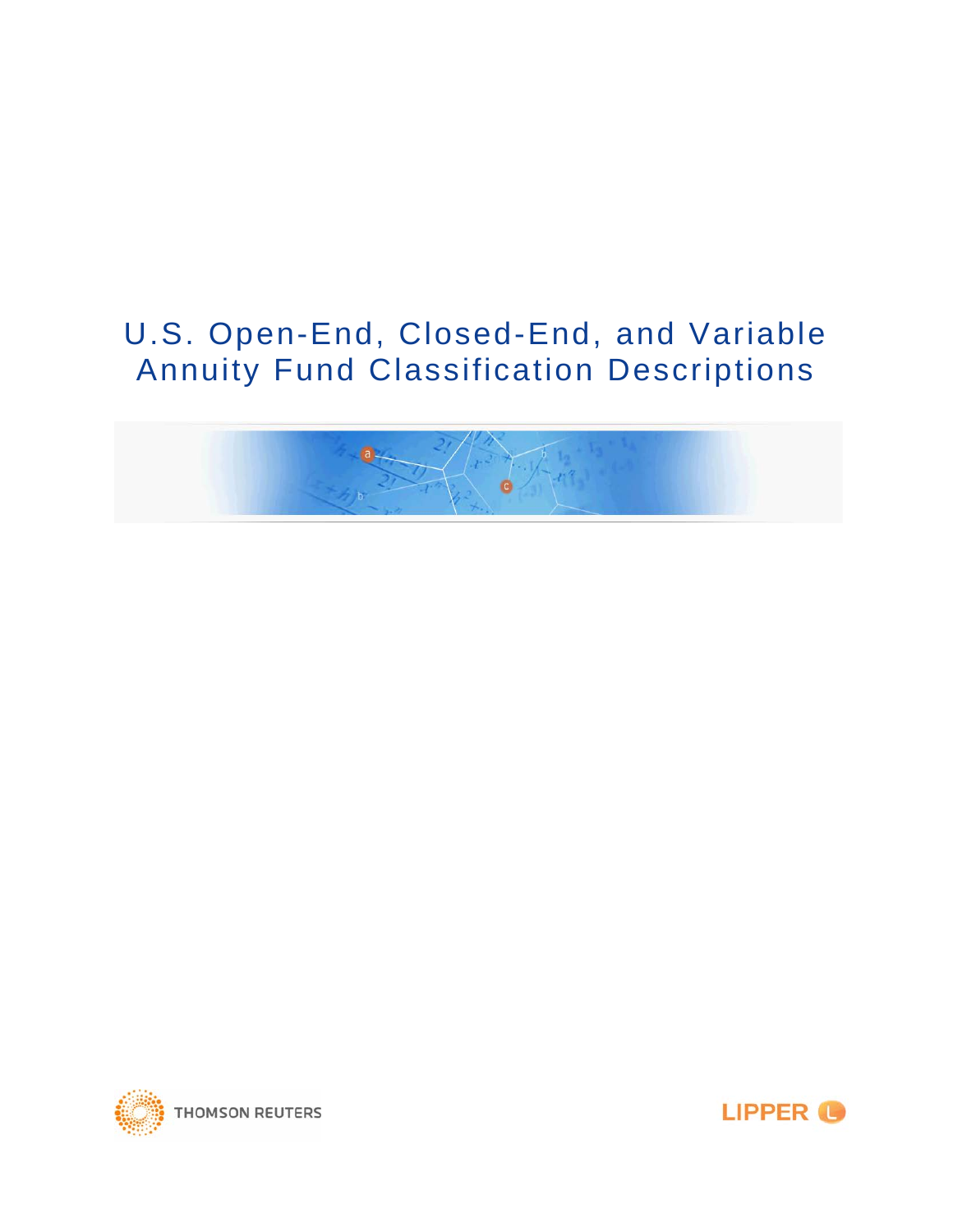# Fund Classification FAQs

- o Do funds with a **portfolio**-based classification also have a **prospectus**-based classification?
- Yes. **All funds have a prospectus-based classification**. Only those funds that are considered "diversified," meaning they invest across economic sectors and/or countries, will also have a portfolio-based classification. For instance, any fund classification that appears under World Equity Fund Classification Definitions— Global is also a Global Fund under the World Equity Funds definition. See chart below:

|                                         |                                                                                                                                                                                                                                                                                       | <b>General Domestic Equity</b>                                                                                                                              | <b>World Equity</b>                                                                                                                                                                                                                                                                                                                                                                                                                                                                                                                                                                                                                                            |                                                                                                                                                                                                                                                  | <b>Sector Equity</b>                                                                         |                                                                                                                                                                                                                  |
|-----------------------------------------|---------------------------------------------------------------------------------------------------------------------------------------------------------------------------------------------------------------------------------------------------------------------------------------|-------------------------------------------------------------------------------------------------------------------------------------------------------------|----------------------------------------------------------------------------------------------------------------------------------------------------------------------------------------------------------------------------------------------------------------------------------------------------------------------------------------------------------------------------------------------------------------------------------------------------------------------------------------------------------------------------------------------------------------------------------------------------------------------------------------------------------------|--------------------------------------------------------------------------------------------------------------------------------------------------------------------------------------------------------------------------------------------------|----------------------------------------------------------------------------------------------|------------------------------------------------------------------------------------------------------------------------------------------------------------------------------------------------------------------|
| Prospectus-<br>hased<br>classifications | All prospectus-<br>hased<br>classifications<br>in this group<br>are considered<br>diversified                                                                                                                                                                                         | Canital<br><b>Appreciation.</b><br>Growth.<br>Micro-Cap.<br>Mid-Cap,<br>Small-Cap.<br>Growth &<br>Income.<br><b>S&amp;P 500.</b><br><b>Equity</b><br>Income | Some prospectus-<br>hased<br>classifications in<br>this group are<br>considered<br>diversified (Global<br>and International<br>types only)                                                                                                                                                                                                                                                                                                                                                                                                                                                                                                                     | <b>Gold, European</b><br><b>Region, Pacific</b><br>Region, Japan,<br>Pacific ex-Japan.<br><b>China, Emerging</b><br>Markets, Latin<br>America, Global,<br><b>Global Small-Cap.</b><br>International.<br><b>International</b><br><b>Small-Cap</b> | No prospectus-<br>hased<br>classifications<br>in this group<br>are considered<br>diversified | <b>Health/Biotech.</b><br><b>Natural</b><br><b>Resources.</b><br>Technology.<br>Telecom.<br>Utilities.<br><b>Financial</b><br>Services.<br><b>Real Estate.</b><br><b>Specialty &amp;</b><br><b>Miscellaneous</b> |
| Portfolio-<br>hased<br>classifications  | Large-Cap Growth,<br>Large-Cap Core,<br>Large-Cap Value.<br>Multi-Cap Growth.<br>Multi-Cap Core.<br>Multi-Cap Value,<br>Mid-Cap Growth.<br>Mid-Cap Core,<br>Mid-Can Value.<br>Small-Cap Growth.<br>Small-Cap Core.<br>Small-Cap Value.<br><b>S&amp;P 500.</b><br><b>Equity Income</b> |                                                                                                                                                             | <b>Global Large-Cap Growth.</b><br><b>Global Large-Cap Core,</b><br><b>Global Large-Cap Value.</b><br><b>Global Multi-Cap Growth.</b><br><b>Global Multi-Cap Core.</b><br><b>Global Multi-Cap Value.</b><br><b>Global Small/Mid-Cap Growth,</b><br><b>Global Small/Mid-Cap Core.</b><br><b>Global Small/Mid-Cap Value.</b><br>International Large-Cap Growth.<br><b>International Large-Cap Core,</b><br>International Large-Cap Value,<br>International Multi-Cap Growth,<br>International Multi-Cap Core,<br>International Multi-Cap Value,<br>International Small/Mid-Cap Growth,<br>International Small/Mid-Cap Core,<br>International Small/Mid-Cap Value |                                                                                                                                                                                                                                                  | (none)                                                                                       |                                                                                                                                                                                                                  |

- o Does the chart above contain all of the portfolio-based classifications?
- For open-end funds, yes. The differences arise when examining variable annuity and closed-end groups. Lacking the depth of the open-end market, these universes have been winnowed to maintain adequate peer groups. The varieties are fewer but the classification process is similar. See charts below:

| Closed-End Funds                            |                                                                                                      |                                                                                  |                                                                                    |                                                                                                                  |  |  |
|---------------------------------------------|------------------------------------------------------------------------------------------------------|----------------------------------------------------------------------------------|------------------------------------------------------------------------------------|------------------------------------------------------------------------------------------------------------------|--|--|
| <b>General &amp; Sector Equity</b>          |                                                                                                      |                                                                                  | <b>World Equity</b>                                                                |                                                                                                                  |  |  |
| Prospectus-<br>hased                        | Some prospectus-based<br>classifications in this group<br>classifications are considered diversified | <b>Capital Appreciation,</b><br>Growth, Growth & Income,<br><b>Sector Faulty</b> | No prospectus-based<br>classifications in this group<br>are considered diversified | Misc. Country/Region, Eastern European,<br>Western European, Pacific Region, Emerging<br>Markets, Latin American |  |  |
| ᅰ<br>Portfolio-<br>based<br>classifications | Growth, Core, Value (no capitalization consideration)                                                |                                                                                  | (none)                                                                             |                                                                                                                  |  |  |





#### **Confidential to THOMSON REUTERS Lipper**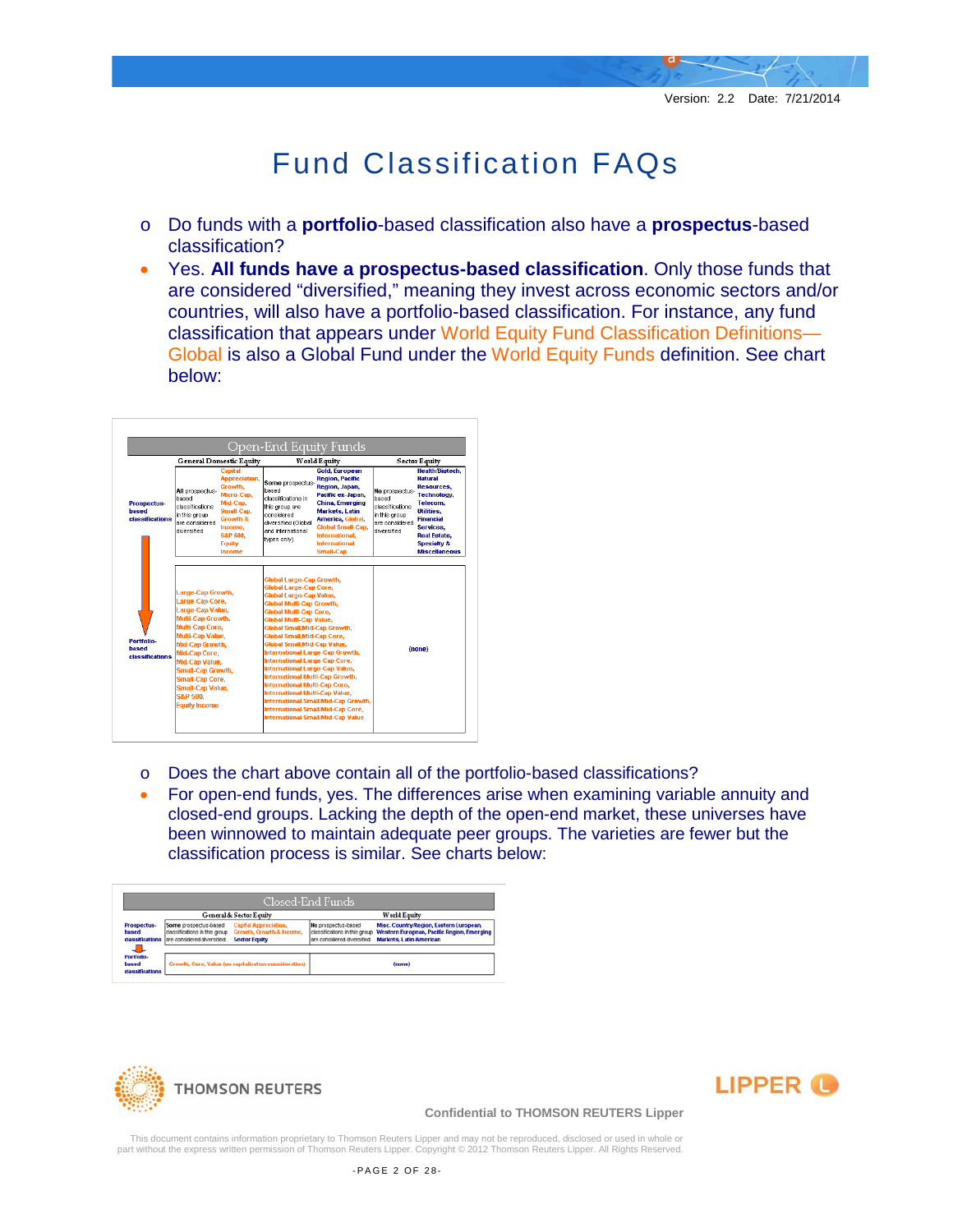Version: 2.2 Date: 7/21/2014

|                                                | <b>General Domestic Equity</b>                                                                                                                                                                                                                                                                                       |                                                                                                                     | World Equity                                                                                                                                              |                                                                                             | <b>Sector Equity</b>                                                                              |                                                                         |
|------------------------------------------------|----------------------------------------------------------------------------------------------------------------------------------------------------------------------------------------------------------------------------------------------------------------------------------------------------------------------|---------------------------------------------------------------------------------------------------------------------|-----------------------------------------------------------------------------------------------------------------------------------------------------------|---------------------------------------------------------------------------------------------|---------------------------------------------------------------------------------------------------|-------------------------------------------------------------------------|
| <b>Prospectus-</b><br>hased<br>classifications | All prospectus-Growth,<br>based<br>classifications<br>in this group<br>are considered Income,<br>diversified                                                                                                                                                                                                         | <b>Capital</b><br><b>Appreciation,</b><br>Mid-Cap.<br>Small-Cap,<br>Growth &<br>S&P 500.<br><b>Eauity</b><br>Income | Some<br>prospectus-<br>hased<br>classifications<br>in this group<br>are considered Markets.<br>diversified<br>(Global and<br>International<br>onlv)       | <b>Pacific</b><br>Region.<br><b>Emerging</b><br>Global.<br><b>International diversified</b> | No prospectus- Natural<br>based<br>classifications<br>in this group<br>are considered Specialty & | Resources.<br>Utilities,<br><b>Real Estate.</b><br><b>Miscellaneous</b> |
| Portfolio-<br>hased<br>classifications         | Large-Cap Growth,<br>Large-Cap Core,<br>Large-Cap Value,<br>Multi-Cap Growth,<br><b>Multi-Cap Core,</b><br><b>Multi-Cap Value.</b><br>Mid-Cap Growth,<br><b>Mid-Cap Core,</b><br>Mid-Cap Value.<br><b>Small-Cap Growth,</b><br><b>Small-Cap Core.</b><br><b>Small-Cap Value.</b><br>S&P 500.<br><b>Equity Income</b> |                                                                                                                     | <b>Global Growth.</b><br><b>Global Core.</b><br><b>Global Value,</b><br>International Growth,<br><b>International Core.</b><br><b>International Value</b> |                                                                                             | (None)                                                                                            |                                                                         |

- o For funds that are in the USDE model, is 25% the threshold before the funds would be moved to the WEC model?
- Yes. 25% is where we make the domestic/global decision. If a semiannual portfolio exceeded this it would likely prompt an investigation. What we would want to know is whether an overseas allocation >=25% reflects an on-going strategy or temporary, opportunistic trades. The greater the foreign allocation and/or the longer it's duration above the threshold the more likely we are to consider the portfolio to be global in nature.
- o Are ADRs counted as "foreign" or only securities that were bought in foreign currency?
- ADRs are considered foreign.
- o Are securities in foreign currency still dropped out of the USDE model?
- Securities in foreign currency are no longer dropped from the model. We convert their market caps into USD.
- o What are the differences between classifications and objectives in Lipper's U.S. scheme?
- Originally Lipper grouped all funds by their prospectus based objective. The introduction of Lipper's holdings based model and demand for more granular groupings paved the way for the creation of a classification scheme. This scheme was designed to work in tandem with Lipper's legacy objectives and in many cases a fund's objective and classification are the same.





**Confidential to THOMSON REUTERS Lipper**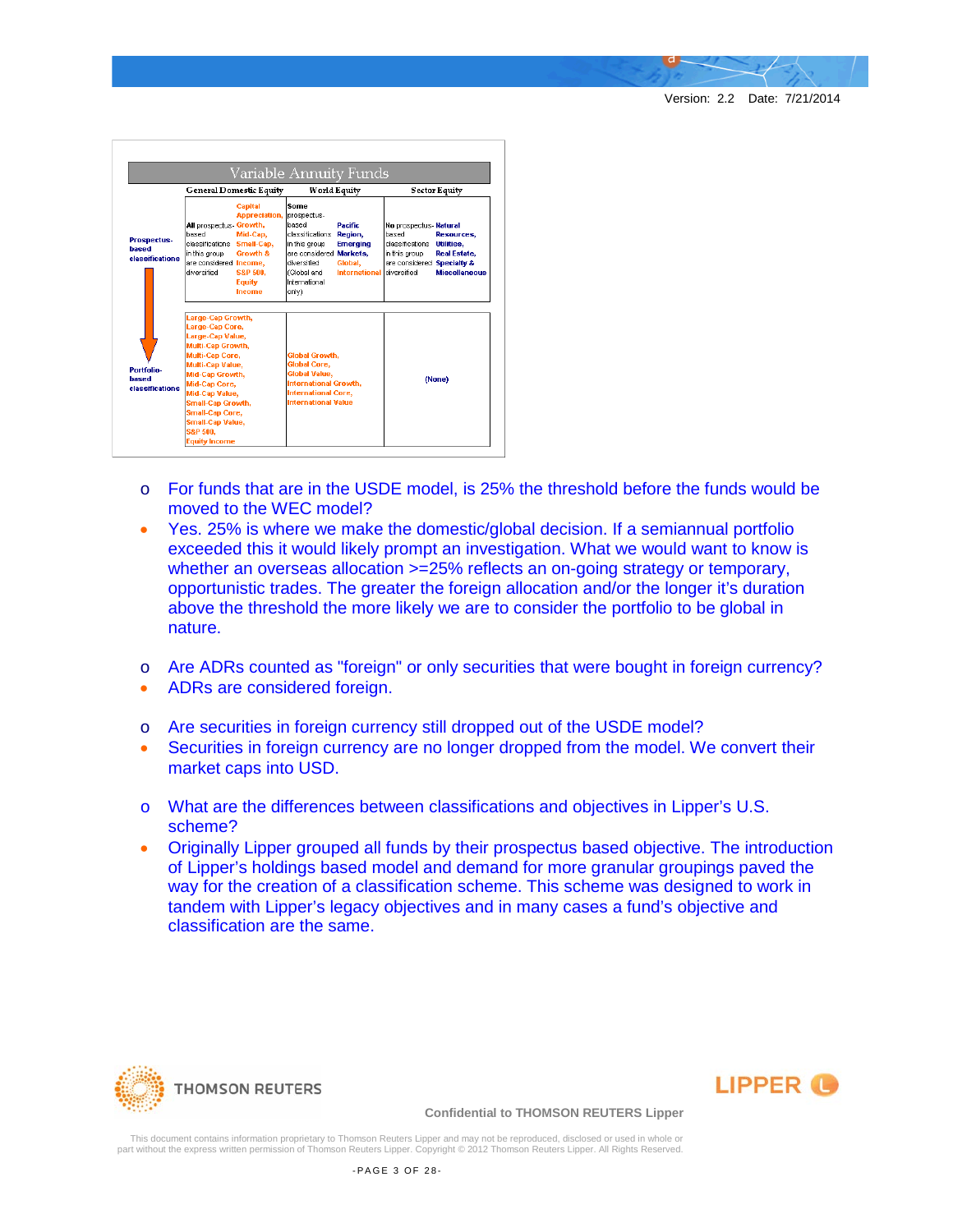Version: 2.2 Date: 7/21/2014

Fund Classification Definitions Table of Contents

# [Open-End Funds](#page-27-0)

**[Equity Fund Classifications...5](#page-27-0) [Fixed Income Fund Classifications…1](#page-27-0)3**

# [Closed-End Funds](#page-27-0)

**[Equity Fund Classifications...18](#page-27-0) [Fixed Income Fund Classifications…19](#page-27-0)**

# [Variable Annuity Funds](#page-27-0)

**[Equity Fund Classifications...2](#page-27-0)2 [Fixed Income Fund Classifications…2](#page-27-0)6**





#### **Confidential to THOMSON REUTERS Lipper**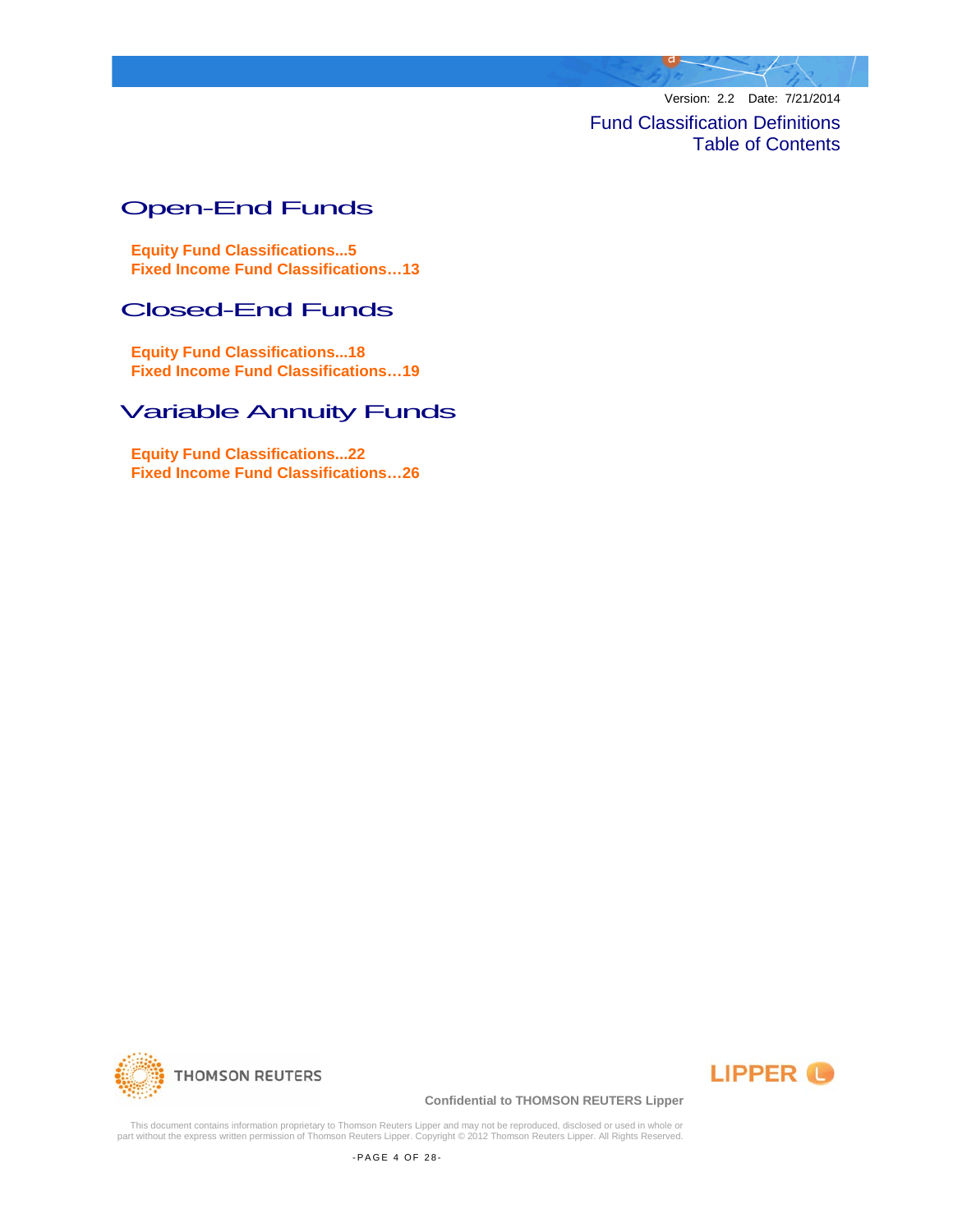LIPPER <sup>(1)</sup>

*All classification descriptions take the following format:* **CODE CLASSIFICATION NAME–**Definition (Classification Type) *Classification Types — C=Classification, O=Objective* 

# Open-End Funds *Equity Funds*

# USDE Fund Classification Definitions

- **LCCE LARGE-CAP CORE FUNDS** Funds that, by portfolio practice, invest at least 75% of their equity assets in companies with market capitalizations (on a three-year weighted basis) above Lipper's USDE large-cap floor. Large-cap core funds have more latitude in the companies in which they invest. These funds typically have an average characteristics compared to the S&P 500 Index. (C)
- **LCGE LARGE-CAP GROWTH FUNDS** Funds that, by portfolio practice, invest at least 75% of their equity assets in companies with market capitalizations (on a three-year weighted basis) above Lipper's USDE large-cap floor. Large-cap growth funds typically have above-average characteristics compared to the S&P 500 Index. (C)
- **LCVE LARGE-CAP VALUE FUNDS** Funds that, by portfolio practice, invest at least 75% of their equity assets in companies with market capitalizations (on a three-year weighted basis) above Lipper's USDE large-cap floor. Large-cap value funds typically have below average characteristics compared to the S&P 500 Index. (C)
- **MCCE MID-CAP CORE FUNDS–** Funds that, by portfolio practice, invest at least 75% of their equity assets in companies with market capitalizations (on a three-year weighted basis) below Lipper's USDE large-cap floor. Mid-cap core funds have more latitude in the companies in which they invest. These funds typically have average characteristics compared to the S&P MidCap 400 Index. (C)
- **MCGE MID-CAP GROWTH FUNDS** Funds that, by portfolio practice, invest at least 75% of their equity assets in companies with market capitalizations (on a three-year weighted basis) below Lipper's USDE large-cap floor. Mid-cap growth funds typically have above-average characteristics compared to the S&P MidCap 400 Index. (C)
- **MCVE MID-CAP VALUE FUNDS** Funds that, by portfolio practice, invest at least 75% of their equity assets in companies with market capitalizations (on a three-year weighted basis) below Lipper's USDE large-cap floor. Mid-cap value funds typically have below-average characteristics compared to the S&P MidCap 400 Index. (C)
- **MLCE MULTI-CAP CORE FUNDS** Funds that, by portfolio practice, invest in a variety of market capitalization ranges without concentrating 75% of their equity assets in any one market capitalization range over an extended period of time. These funds typically have average characteristics compared to the S&P SuperComposite 1500 Index. (C)
- **MLGE MULTI-CAP GROWTH FUNDS** Funds that, by portfolio practice, invest in a variety of market capitalization ranges without concentrating 75% of their equity assets in any one market capitalization range over an extended period of time. Multi-cap growth funds typically have above-average characteristics compared to the S&P SuperComposite 1500 Index. (C)
- **MLVE MULTI-CAP VALUE FUNDS** Funds that, by portfolio practice, invest in a variety of market capitalization ranges without concentrating 75% of their equity assets in any one market capitalization range over an extended period of time. Multi-cap value funds typically have below-average characteristics compared to the S&P SuperComposite 1500 Index. (C)



**Confidential to THOMSON REUTERS Lipper**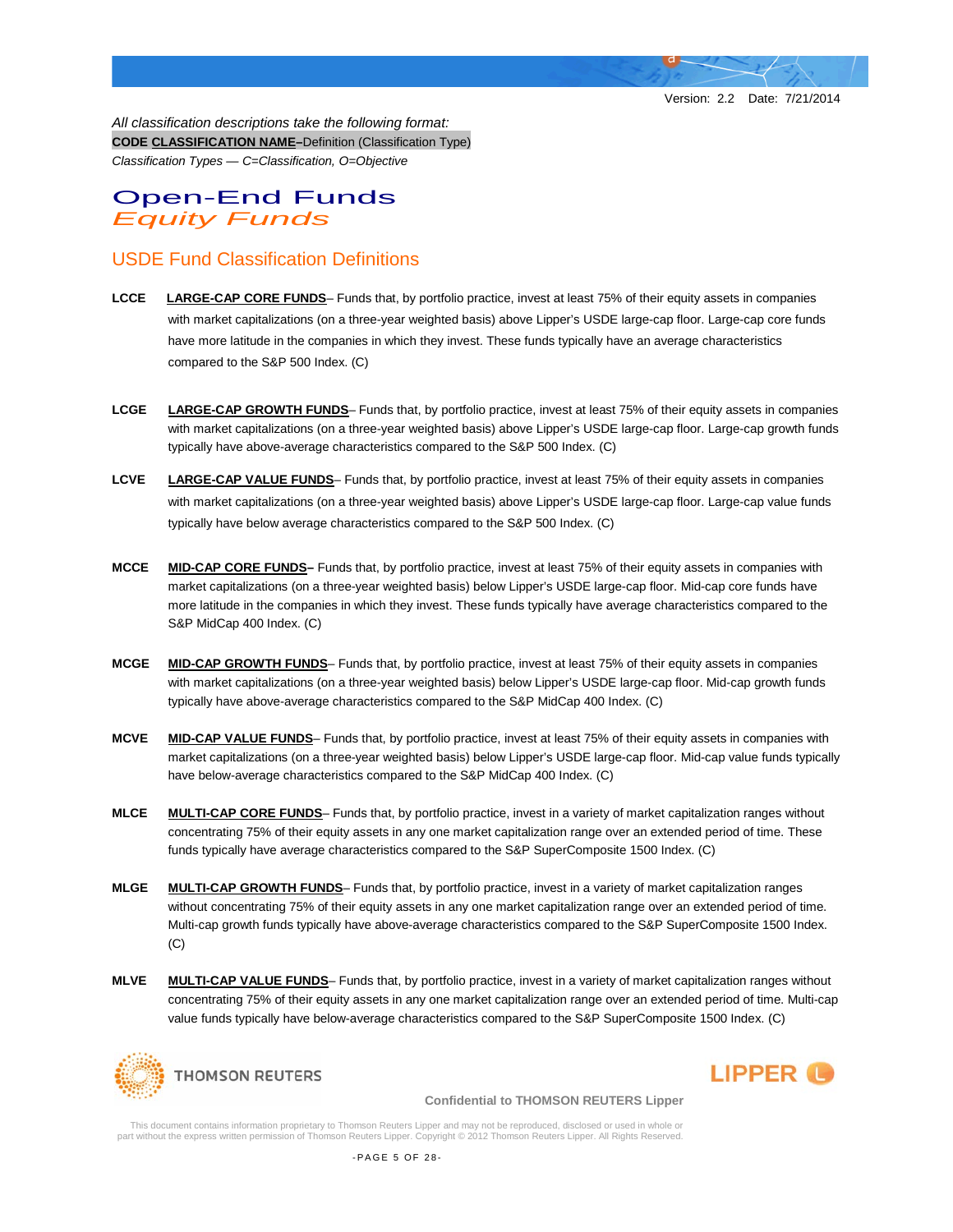- **SCCE SMALL-CAP CORE FUNDS** Funds that, by portfolio practice, invest at least 75% of their equity assets in companies with market capitalizations (on a three-year weighted basis) below Lipper's USDE small-cap ceiling. Small-cap core funds have more latitude in the companies in which they invest. These funds typically have average characteristics compared to the S&P SmallCap 600 Index. (C)
- **SCGE SMALL-CAP GROWTH FUNDS** Funds that, by portfolio practice, invest at least 75% of their equity assets in companies with market capitalizations (on a three-year weighted basis) below Lipper's USDE small-cap ceiling. Small-cap growth funds typically have above-average characteristics compared to the S&P SmallCap 600 Index. (C)
- **SCVE SMALL-CAP VALUE FUNDS** Funds that, by portfolio practice, invest at least 75% of their equity assets in companies with market capitalizations (on a three-year weighted basis) below Lipper's USDE small-cap ceiling. Small-cap value funds typically have below-average characteristics compared to the S&P SmallCap 600 Index. (C)

# Specialized Equity Funds

- **EIEI EQUITY INCOME FUNDS** Funds that, by prospectus language and portfolio practice, seek relatively high current income and growth of income by investing at least 65% of their portfolio in dividend-paying equity securities. *(C)*
- **SPSP S&P 500 INDEX FUNDS** Funds that are passively managed and commit by prospectus language to replicate the performance of the S&P 500 Index (including reinvested dividends). In addition, S&P 500 Index funds have limited expenses (advisor fee no higher than 0.50%). *(C)*
- **SESE SPECIALTY DIVERSIFIED EQUITY FUNDS** Funds that, by portfolio practice, invest in all market capitalization ranges without restriction. These funds typically have distinctly different strategies and performance, resulting in a low coefficient of determination (r-squared) compared to other U.S. diversified equity funds. (C)

# World Equity Fund Classifications Definitions—Global

- **GLCC GLOBAL LARGE-CAP CORE FUNDS** Funds that, by portfolio practice, invest at least 75% of their equity assets in companies both inside and outside of the U.S. with market capitalizations (on a three-year weighted basis) above Lipper's global large-cap floor. Global large-cap core funds typically have average characteristics compared to their large-capspecific subset of the MSCI World Index. (C)
- **GLCG GLOBAL LARGE-CAP GROWTH FUNDS** Funds that, by portfolio practice, invest at least 75% of their equity assets in companies both inside and outside of the U.S. with market capitalizations (on a three-year weighted basis) above Lipper's global large-cap floor. Global large-cap growth funds typically have above-average characteristics compared to their large-cap-specific subset of the MSCI World Index. (C)
- **GLCV GLOBAL LARGE-CAP VALUE FUNDS– Funds** that, by portfolio practice, invest at least 75% of their equity assets in companies both inside and outside of the U.S. with market capitalizations (on a three-year weighted basis) above Lipper's global large-cap floor. Global large-cap value funds typically have below-average characteristics compared to their largecap-specific subset of the MSCI World Index. (C)
- **GMLC GLOBAL MULTI-CAP CORE FUNDS–** Funds that, by portfolio practice, invest in a variety of market capitalization ranges without concentrating 75% of their equity assets in any one market capitalization range over an extended period of time. Global multi-cap core funds typically have average characteristics compared to the MSCI World Index. (C)





#### **Confidential to THOMSON REUTERS Lipper**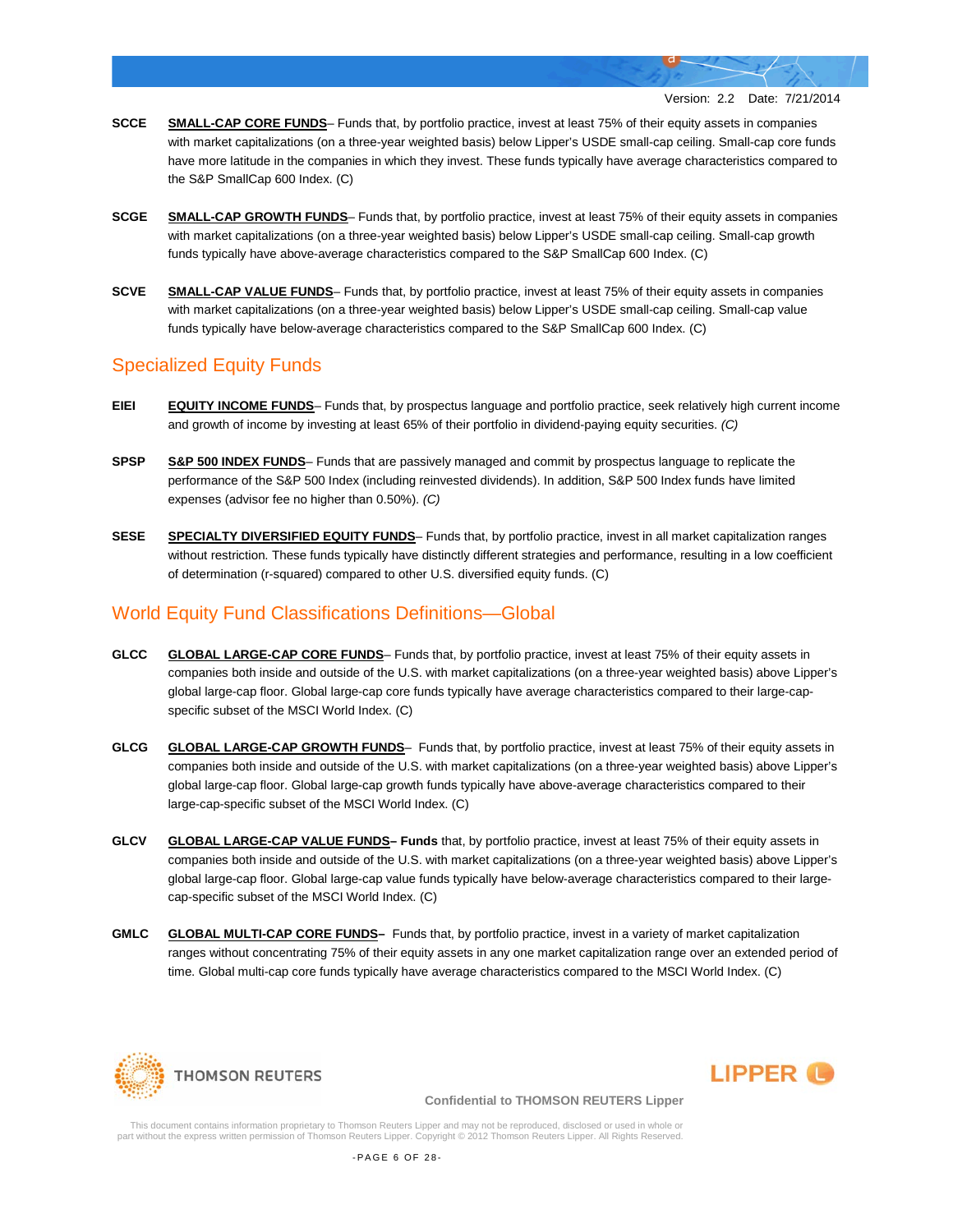- **GMLG GLOBAL MULTI-CAP GROWTH FUNDS–** Funds that, by portfolio practice, invest in a variety of market capitalization ranges without concentrating 75% of their equity assets in any one market capitalization range over an extended period of time. Global multi-cap growth funds typically have above-average characteristics compared to the MSCI World Index. (C)
- **GMLV GLOBAL MULTI-CAP VALUE FUNDS** Funds that, by portfolio practice, invest in a variety of market capitalization ranges without concentrating 75% of their equity assets in any one market capitalization range over an extended period of time. Global multi-cap value funds typically have below-average characteristics compared to the MSCI World Index. (C)
- **GSME GLOBAL SMALL-/MID-CAP FUNDS** Funds that, by portfolio practice, invest at least 75% of their equity assets in companies both inside and outside of the U.S. with market capitalizations (on a three-year weighted basis) below Lipper's global large-cap floor. *(C)*
- **GEI GLOBAL EQUITY INCOME FUNDS-** Funds that by prospectus language and portfolio practice seek relatively high current income and growth of income by investing at least 65% of their portfolio in dividend-paying equity securities of domestic and foreign companies. *(C)*

# World Equity Fund Classification Definitions—International

- **ILCC INTERNATIONAL LARGE-CAP CORE FUNDS–** Funds that, by portfolio practice, invest at least 75% of their equity assets in companies strictly outside of the U.S. with market capitalizations (on a three-year weighted basis) above Lipper's international large-cap floor. International large-cap core funds typically have average characteristics compared to their large-cap-specific subset of the MSCI EAFE Index. (C)
- **ILCG INTERNATIONAL LARGE-CAP GROWTH FUNDS–** Funds that, by portfolio practice, invest at least 75% of their equity assets in companies strictly outside of the U.S. with market capitalizations (on a three-year weighted basis) above Lipper's international large-cap floor. International large-cap growth funds typically have above-average characteristics compared to their large-cap-specific subset of the MSCI EAFE Index. (C)
- **ILCV INTERNATIONAL LARGE-CAP VALUE FUNDS** Funds that, by portfolio practice, invest at least 75% of their equity assets in companies strictly outside of the U.S. with market capitalizations (on a three-year weighted basis) above Lipper's international large-cap floor. International large-cap value funds typically have below-average characteristics compared to their large-cap-specific subset of the MSCI EAFE Index. (C)
- **IMLC INTERNATIONAL MULTI-CAP CORE FUNDS** Funds that, by portfolio practice, invest in a variety of market capitalization ranges without concentrating 75% of their equity assets in any one market capitalization range over an extended period of time. International multi-cap core funds typically have average characteristics compared to the MSCI EAFE Index. (C)
- **IMLG INTERNATIONAL MULTI-CAP GROWTH FUNDS–** Funds that, by portfolio practice, invest in a variety of market capitalization ranges without concentrating 75% of their equity assets in any one market capitalization range over an extended period of time. International multi-cap growth funds typically have above-average characteristics compared to the MSCI EAFE Index. (C)
- **IMLV INTERNATIONAL MULTI-CAP VALUE FUNDS** Funds that, by portfolio practice, invest in a variety of market capitalization ranges without concentrating 75% of their equity assets in any one market capitalization range over an extended period of time. International multi-cap value funds typically have below-average characteristics compared to the MSCI EAFE Index. (C)





#### **Confidential to THOMSON REUTERS Lipper**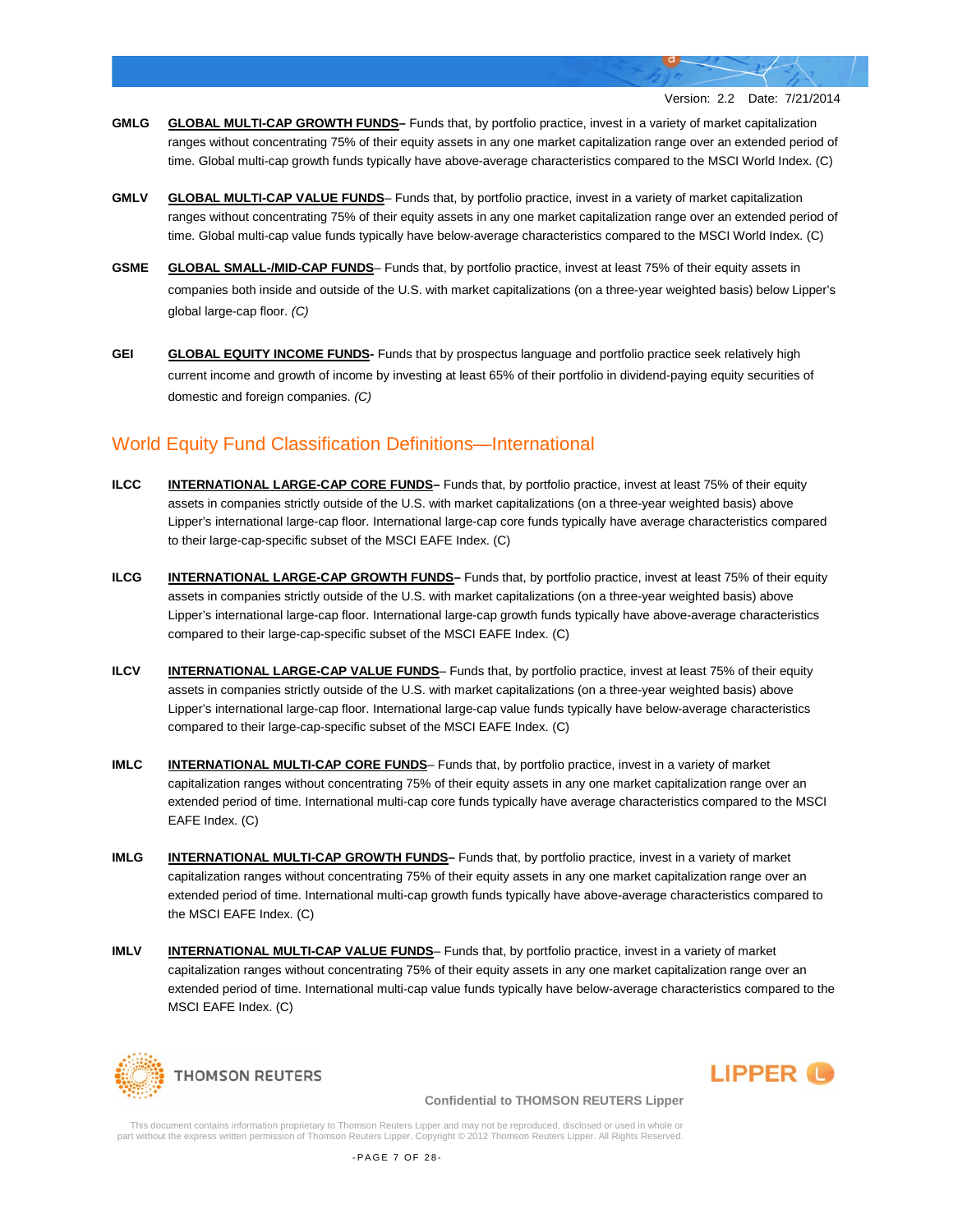- **ISMC INTERNATIONAL SMALL-/MID-CAP CORE FUNDS** Funds that, by portfolio practice, invest at least 75% of their equity assets in companies strictly outside of the U.S. with market capitalizations (on a three-year weighted basis) below Lipper's international large-cap floor. International small/mid-cap core funds typically have average characteristics compared to their mid- and small-cap-specific subset the MSCI EAFE Index. (C)
- **ISMG INTERNATIONAL SMALL-/MID-CAP GROWTH FUNDS–** Funds that, by portfolio practice, invest at least 75% of their equity assets in companies strictly outside of the U.S. with market capitalizations (on a three-year weighted basis) below Lipper's international large-cap floor. International small-/mid-cap growth funds typically have above-average characteristics compared to their mid- and small-cap-specific subset the MSCI EAFE Index. (C)
- **ISMV INTERNATIONAL SMALL-/MID-CAP VALUE FUNDS** Funds that, by portfolio practice, invest at least 75% of their equity assets in companies strictly outside of the U.S. with market capitalizations (on a three-year weighted basis) below Lipper's international large-cap floor. International small/mid-cap value funds typically have below-average characteristics compared to their mid- and small-cap-specific subset the MSCI EAFE Index. (C)
- **IEI INTERNATIONAL EQUITY INCOME FUNDS** Funds that by prospectus language and portfolio practice seek relatively high current income and growth of income by investing at least 65% of their portfolio in dividend-paying equity securities of foreign companies. (C)

# General Domestic Equity Funds

- **CA CAPITAL APPRECIATION FUNDS** Funds that aim at maximum capital appreciation, frequently by means of 100%-ormore portfolio turnover, leveraging, purchasing unregistered securities, purchasing options, etc. The funds may take large cash positions. *(O)*
- **DSB DEDICATED SHORT-BIAS FUNDS** Funds that employ portfolio strategies consistently creating a "net short" exposure to the market. This classification also includes short-only funds, i.e., funds that pursue short sales of stock or stock index options. *(C ,O)*
- **DL <b>EQUITY LEVERAGE FUNDS** Diversified and non-diversified equity funds that seek daily investment results of more than 100% of the daily performance of a stated benchmark through any combination of futures contracts, derivatives, and leverage. *(C ,O)*
- **EI EQUITY INCOME FUNDS** Funds that seek relatively high current income and growth of income through investing 65% or more of their portfolio in equities. *(O)*
- **EMN ALTERNATIVE EQUITY MARKET-NEUTRAL FUNDS** Fund that employ portfolio strategies generating consistent returns in both up and down markets by selecting positions with a total net market exposure of zero. *(C ,O)*
- **ELCC ALTERNATIVE ACTIVE EXTENSION** Funds that combine long and short stock selection to invest in a diversified portfolio of U.S. large-cap equities, with a target net exposure of 100% long. Typical strategies vary between 110% long and 10% short to 160% long and 60% short. *(C)*
- **GI GROWTH & INCOME FUNDS** Funds that combine a growth-of-earnings orientation and an income requirement for level and/or rising dividends. *(O)*
- **G GROWTH FUNDS** Funds that normally invest in companies with long-term earnings expected to grow significantly faster than the earnings of the stocks represented in the major unmanaged stock indices. *(O)*





#### **Confidential to THOMSON REUTERS Lipper**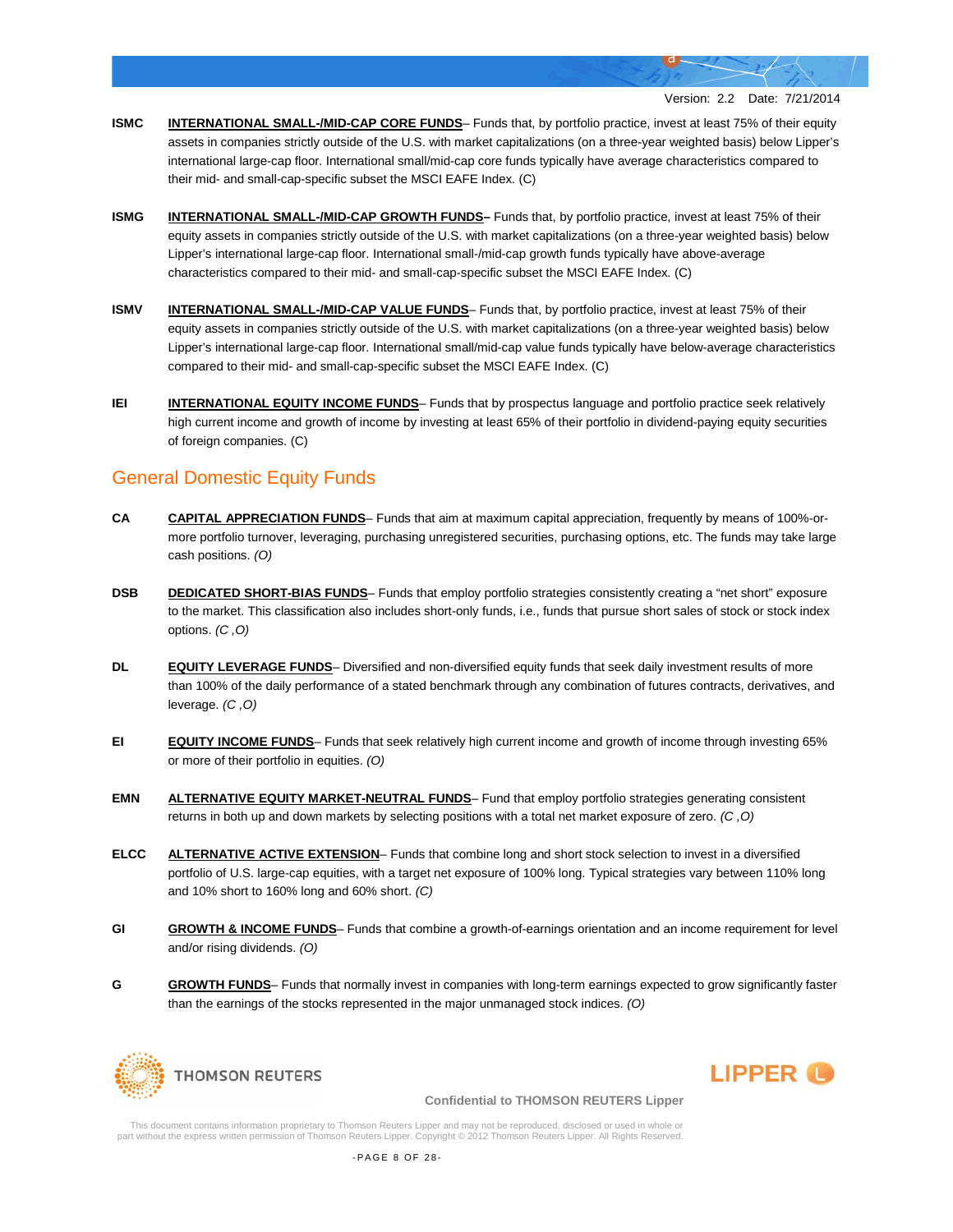- **LSE ALTERNATIVE LONG/SHORT EQUITY FUNDS** Domestic or foreign funds that employ portfolio strategies combining long holdings of equities with short sales of equity, equity options, or equity index options. The funds may be either net long or net short, depending on the portfolio manager's view of the market. (C, O)
- **MR MICRO-CAP FUNDS** Funds that, by prospectus or portfolio practice, invest primarily in companies with market capitalizations less than \$300 million at the time of purchase. *(O)*
- **MC MID-CAP FUNDS** Funds that, by prospectus or portfolio practice, invest primarily in companies with market capitalizations less than \$5 billion at the time of purchase. *(O)*
- **SP S&P 500 INDEX OBJECTIVE FUNDS** Passively managed, limited-expense (management fee no higher than 0.50%) funds designed to replicate the performance of the Standard & Poor's 500 Index on a reinvested basis. *(O)*
- **SG SMALL-CAP FUNDS** Fund that, by prospectus or portfolio practice, invest primarily in companies with market capitalizations less than \$1 billion at the time of purchase. *(O)*

### Sector Equity Funds

- **BM BASIC MATERIALS FUNDS** Funds that invest primarily in the equity securities of domestic and foreign companies engaged in manufacturing chemicals; construction materials; glass; paper, forest products, and related packaging products; and base metals, minerals, and mining products including steel. *(C ,O)*
- **CMA COMMODITIES AGRICULTURE FUNDS** Funds that invest primarily in agricultural commodity-linked derivative instruments or physicals. *(C)*
- **CMM COMMODITIES BASE METAL FUNDS** Funds that invest primarily in base-metal commodity-linked derivative instruments or physicals. *(C)*
- **CMD COMMODITIES FUNDS** Funds that invest primarily in the equity securities of domestic and foreign companies engaged in trading commodities such as food, grains, metals, foreign currencies, futures contracts, and financial instruments, which can be interchangeable with another product of the same type. *(O)*
- **CMG COMMODITIES GENERAL FUNDS** Funds that invest primarily in a blended basket of commodity-linked derivative instruments or physicals. *(C)*
- **CME COMMODITIES ENERGY FUNDS** Funds that invest primarily in energy-related commodity-linked derivative instruments or physicals. *(C)*
- **CMP COMMODITIES PRECIOUS METALS FUNDS** Funds that invest primarily in precious-metal commodity-linked derivative instruments or physicals. *(C)*
- **CMS COMMODITIES SPECIALTY FUNDS** Funds that invest primarily in commodity-linked derivative instruments or physicals of sectors or strategies not previously mentioned. These include leveraged or short-biased offerings. *(C)*
- **CG CONSUMER GOODS FUNDS** Funds that invest primarily in the equity securities of domestic and foreign companies engaged in manufacturing and distributing consumer goods such as food, beverages, tobacco, and nondurable household goods and personal products. *(C ,O)*





#### **Confidential to THOMSON REUTERS Lipper**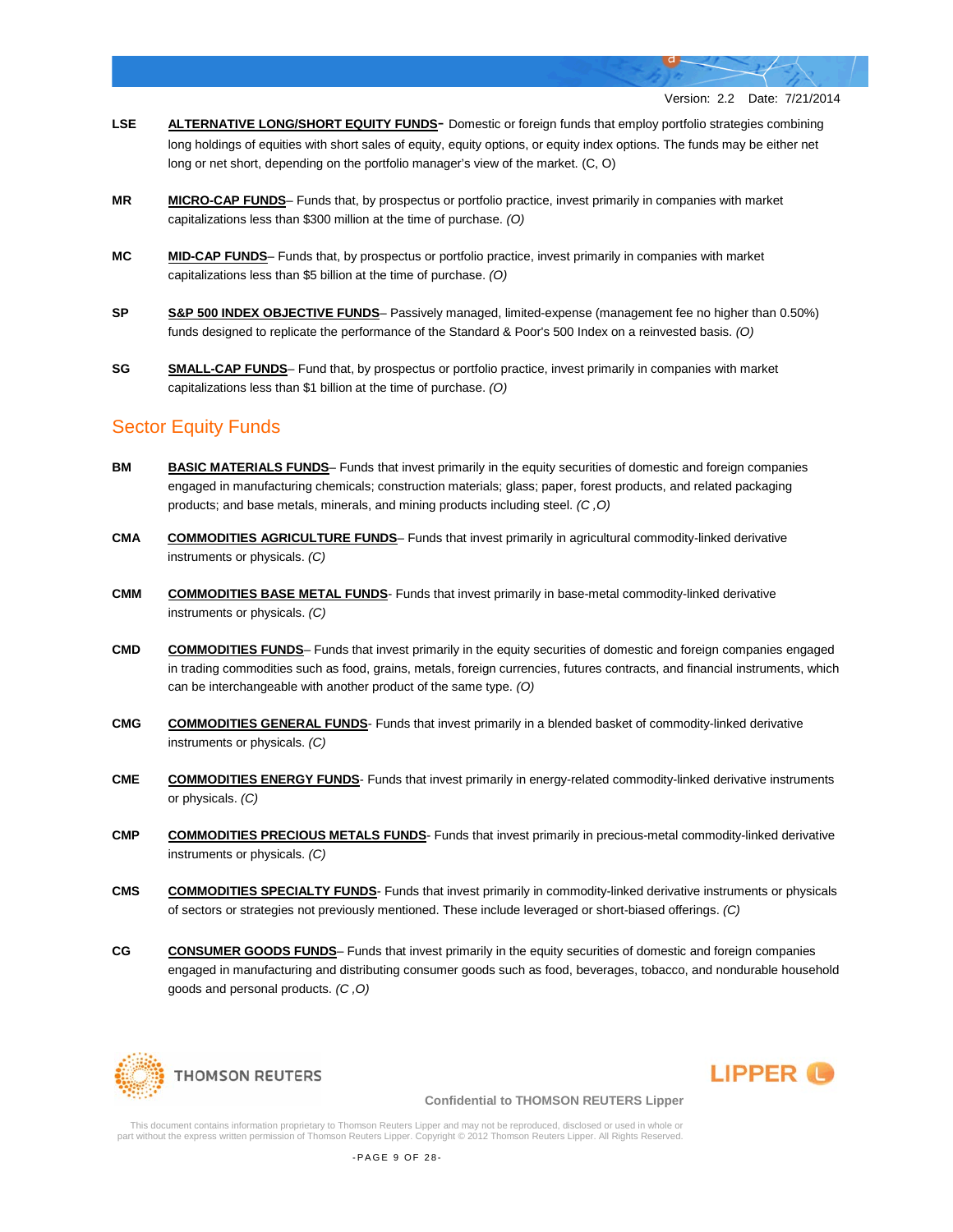- **CS CONSUMER SERVICES FUNDS** Funds that invest primarily in the equity securities of domestic and foreign companies engaged in providing consumer services, including the services segment of hotels, restaurants, and other leisure facilities; media production and services; and consumer retail and services. *(C, O)*
- **FS FINANCIAL SERVICES FUNDS** Funds that invest primarily in equity securities of domestic companies engaged in providing financial services, including but not limited to banks, finance companies, insurance companies, and securities/brokerage firms. *(C ,O)*
- **H HEALTH/BIOTECHNOLOGY FUNDS** Funds that invest primarily in the equity securities of domestic companies engaged in healthcare, medicine, and biotechnology. *(C ,O)*
- **ID INDUSTRIALS FUNDS** Funds that invest primarily in the equity securities of domestic and foreign companies engaged in manufacturing and distributing capital goods including aerospace & defense, engineering, and building products; electrical equipment; industrial machinery; commercial services and supplies including printing, employment, environmental, and office services. (C, O)
- **GFS GLOBAL FINANCIAL SERVICES FUNDS** Funds that invest primarily in equity securities of domestic and foreign companies engaged in providing financial services, including but not limited to banks, finance companies, insurance companies, and securities/brokerage firms. *(C ,O)*
- **GH GLOBAL HEALTH/BIOTECHNOLOGY FUNDS** Funds that invest primarily in the equity securities of domestic and foreign companies engaged in healthcare, medicine, and biotechnology. *(C ,O)*
- **GIF GLOBAL INFRASTRUCTURE FUNDS** Funds that invest primarily in equity securities of domestic and foreign companies engaged in an infrastructure industry, including but not limited to transportation, communication and waste management. (C, O)
- **GNR GLOBAL NATURAL RESOURCES FUNDS** Funds that invest primarily in the equity securities of domestic and foreign companies engaged in the exploration, development, production, or distribution of natural resources (including oil, natural gas, and base minerals) and/or alternative energy sources (including solar, wind, hydro, tidal, and geothermal). *(C ,O)*
- **GRE GLOBAL REAL ESTATE FUNDS** Funds that invest at least 25% but less than 75% of their equity portfolio in shares of companies engaged in the real estate industry that are strictly outside of the U.S. or whose securities are principally traded outside of the U.S. *(C ,O)*
- **GTK GLOBAL SCIENCE & TECHNOLOGY FUNDS** Funds that invest primarily in the equity securities of domestic and foreign companies engaged in science and technology. *(C ,O)*
- **AU PRECIOUS METALS EQUITY FUNDS** Funds that invest primarily in equity securities and non-equity-related instruments of the precious metals market. This can include investments in the mining, exploration, or distribution of gold and other precious metals. Funds may also hold bullion. *(C ,O)*
- **IRE INTERNATIONAL REAL ESTATE FUNDS** Funds that invest at least 75% of their equity portfolio in shares of companies engaged in the real estate industry that are strictly outside of the U.S. or whose securities are principally traded outside of the U.S. *(C ,O)*
- **NR NATURAL RESOURCES FUNDS** Funds that invest primarily in the equity securities of domestic companies engaged in the exploration, development, production, or distribution of natural resources (including oil, natural gas, and base minerals) and/or alternative energy sources (including solar, wind, hydro, tidal, and geothermal). *(C ,O)*



#### **Confidential to THOMSON REUTERS Lipper**

**LIPPER**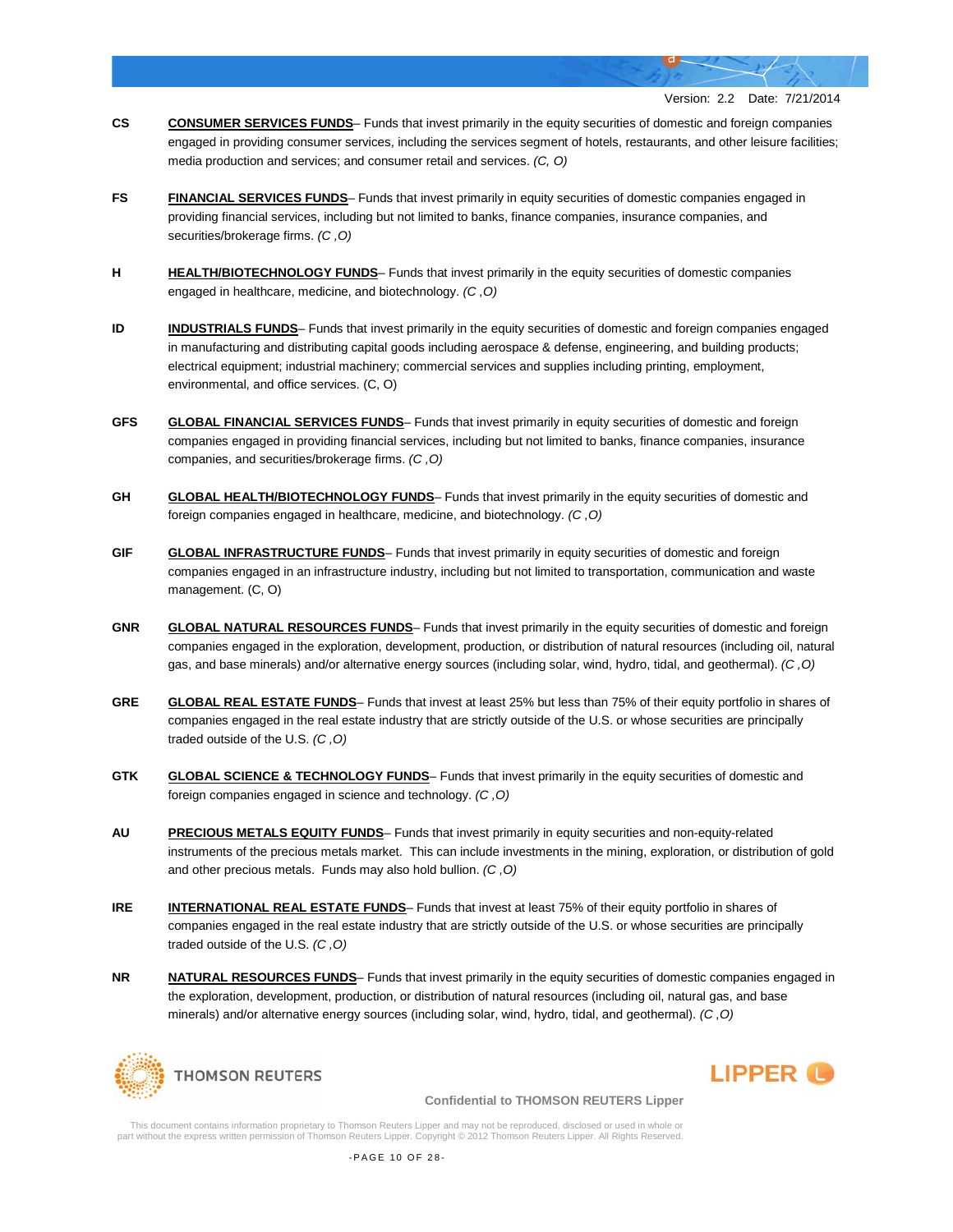- **RE REAL ESTATE FUNDS** Funds that invest their equity portfolio primarily in shares of domestic companies engaged in the real estate industry. *(C ,O)*
- **TK SCIENCE & TECHNOLOGY FUNDS** Funds that invest primarily in the equity securities of domestic companies engaged in science and technology. *(C ,O)*
- **S SPECIALTY & MISCELLANEOUS FUNDS** Funds that limit investments to a specific industry (e.g., retailing, paper, etc) or ones that have not been classified into an existing investment objective. (C, O)
- **TL TELECOMMUNICATION FUNDS** Funds that invest primarily in the equity securities of domestic and foreign companies engaged in the development, manufacture, or sale of telecommunications services or equipment. *(C ,O)*
- **UT UTILITY FUNDS** Funds that invest primarily in the equity securities of domestic and foreign companies providing utilities. *(C ,O)*
- **EMP ENERGY MLP FUNDS** Funds that invest primarily in Master Limited Partnerships (MLPs) engaged in the transportation, storage and processing of minerals and natural resources. *(C ,O)*

# World Equity Funds

- **CH CHINA REGION FUNDS** Funds that concentrate their investments in equity securities whose primary trading markets or operations are concentrated in the China region or in a single country within this region. *(C ,O)*
- **EM EMERGING MARKETS FUNDS** Funds that seek long-term capital appreciation by investing at least 65% of total assets in emerging market equity securities, where "emerging market" is defined by a country's GNP per capita or other economic measures. *(C ,O)*
- **EU EUROPEAN REGION FUNDS** Funds that concentrates their investments in equity securities whose primary trading markets or operations are concentrated in the European region or a single country within this region. *(C ,O)*
- **GL GLOBAL FUNDS** Funds that invest at least 25% of their portfolio in securities traded outside of the United States and that may own U.S. securities as well. *(O)*
- GS **GLOBAL SMALL-CAP FUNDS** Funds that invest at least 25% of their portfolio in securities with primary trading markets outside the United States and that limit at least 65% of their investments to companies with market capitalizations less than US\$1 billion at the time of purchase. *(O)*
- **IF INTERNATIONAL FUNDS** Funds that invest their assets in securities with primary trading markets outside of the United States. *(O)*
- **INR <b>INDIA REGION FUNDS** Funds that concentrate their investments in equity securities with primary trading markets or operations concentrated in the India region. *(C ,O)*
- **IS INTERNATIONAL SMALL-CAP FUNDS** Funds that invest primarily in equity securities of non-United States companies with market capitalizations less than US\$1 billion at time of purchase. *(O)*
- **JA JAPANESE FUNDS** Funds that concentrate their investments in equity securities of Japanese companies. *(C ,O)*





#### **Confidential to THOMSON REUTERS Lipper**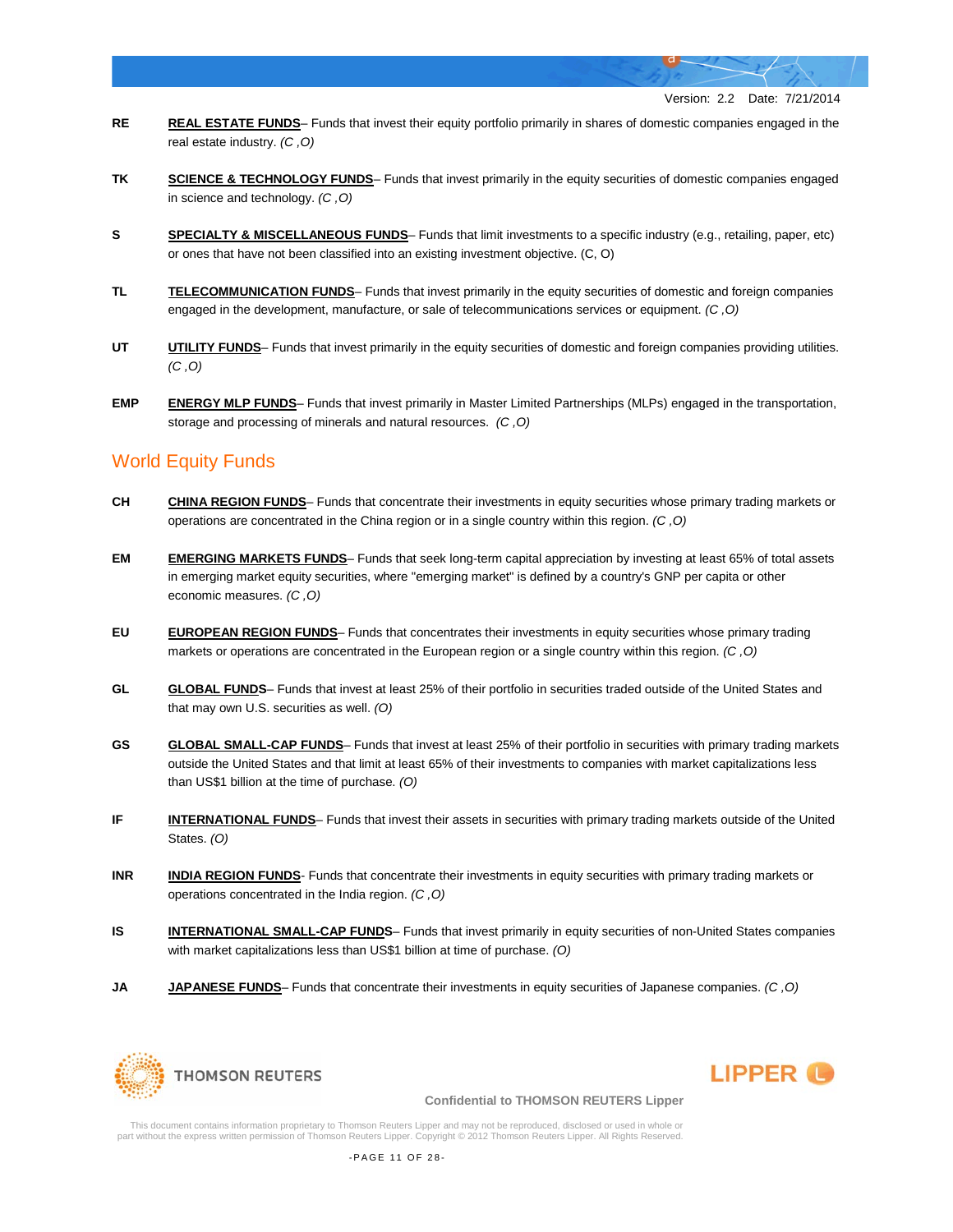- **LT LATIN AMERICAN FUNDS** Funds that concentrate their investments in equity securities with primary trading markets or operations concentrated in the Latin American region or in a single country within this region. *(C ,O)*
- **XJ PACIFIC EX JAPAN FUNDS** Funds that concentrate their investments in equity securities with primary trading markets or operations concentrated in the Pacific region (including Asian countries) and that specifically do not invest in Japan. *(C ,O)*
- **PC PACIFIC REGION FUNDS** Funds that concentrate their investments in equity securities with primary trading markets or operations concentrated in the Western Pacific Basin region or a single country within this region. *(C ,O)*

## Mixed Assets Funds

- **ABR ABSOLUTE RETURN FUNDS** Funds that aim for positive returns in all market conditions. The funds are not benchmarked against a traditional long-only market index but rather have the aim of outperforming a cash or risk-free benchmark. *(C ,O)*
- **AED ALTERNATIVE EVENT DRIVEN FUNDS** Funds that, by prospectus language, seek to exploit pricing inefficiencies that may occur before or after a corporate event, such as a bankruptcy, merger, acquisition, or spinoff. Event Driven funds can invest in equities, fixed income instruments (investment grade, high yield, bank debt, convertible debt and distressed), options and other derivatives. *(C ,O)*
- **AGM ALTERNATIVE GLOBAL MACRO FUNDS** Funds that, by prospectus language, invest around the world using economic theory to justify the decision-making process. The strategy is typically based on forecasts and analysis about interest rate trends, the general flow of funds, political changes, government policies, intergovernmental relations, and other broad systemic factors. These funds generally trade a wide range of markets and geographic regions, employing a broad range of trading ideas and instruments.. *(C ,O)*
- **MFF ALTERNATIVE MANAGED FUTURES FUNDS-** Funds that invest primarily in a basket of futures contracts with the aim of reduced volatility and positive returns in any market environment. Investment strategies are based on proprietary trading strategies that include the ability to go long and/or short. *(C, O)*
- **AMS ALTERNATIVE MULTI-STRATEGY FUNDS**-- Funds that, by prospectus language, seek total returns through the management of several different hedge-like strategies. These funds are typically quantitatively driven to measure the existing relationship between instruments and in some cases to identify positions in which the risk-adjusted spread between these instruments represents an opportunity for the investment manager. *(C ,O)*
- **B BALANCED FUNDS** Funds whose primary objective is to conserve principal by maintaining at all times a balanced portfolio of both stocks and bonds. Typically, the stock/bond ratio ranges around 60%/40%. *(O)*
- **CV CONVERTIBLE SECURITIES FUNDS** Funds that invest primarily in convertible bonds and/or convertible preferred stock. *(C, O)*
- **FX FLEXIBLE PORTFOLIO FUNDS** Funds that allocate their investments to both domestic and foreign securities across traditional asset classes with a focus on total return. The traditional asset classes utilized are common stocks, bonds, and money market instruments. (C, O)
- **I INCOME FUNDS** Funds that normally seek a high level of current income through investing in income-producing stocks, bonds, and money market instruments. *(O)*





#### **Confidential to THOMSON REUTERS Lipper**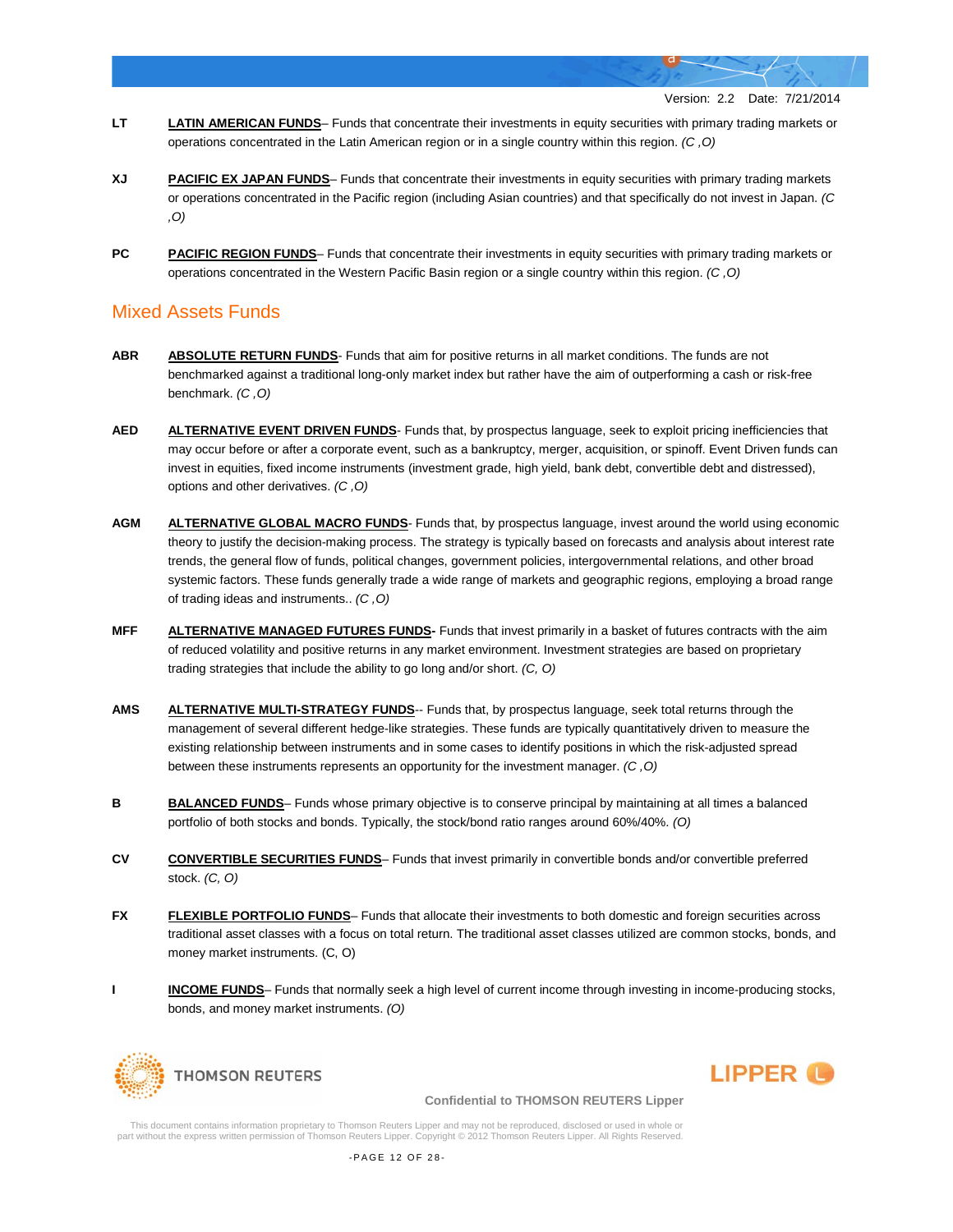- **MTAC MIXED-ASSET TARGET ALLOCATION CONSERVATIVE FUNDS** Funds that, by portfolio practice, maintain a mix of between 20%-40% equity securities, with the remainder invested in bonds, cash, and cash equivalents. *(C)*
- **MTAG MIXED-ASSET TARGET ALLOCATION GROWTH FUNDS** Funds that, by portfolio practice, maintain a mix of between 60%-80% equity securities, with the remainder invested in bonds, cash, and cash equivalents. *(C)*
- **MTAM MIXED-ASSET TARGET ALLOCATION MODERATE FUNDS** Funds that, by portfolio practice, maintain a mix of between 40%-60% equity securities, with the remainder invested in bonds, cash, and cash equivalents. *(C)*
- **MTAA MIXED-ASSET TARGET ALLOCATION AGGRESSIVE GROWTH FUNDS** Fund of funds that, by portfolio practice, maintain at least 80% of assets in equity securities, with the remainder invested in bonds, cash, and cash equivalents. (C)
- **MATA MIXED-ASSET TARGET 2010 FUNDS** Funds that seek to maximize assets for retirement or other purposes with an expected time horizon not exceeding December 31, 2010. *(C)*
- **MATF MIXED-ASSET TARGET 2015 FUNDS** Funds that seek to maximize assets for retirement or other purposes with an expected time horizon from January 1, 2011, to December 31, 2015. *(C)*
- **MATB MIXED-ASSET TARGET 2020 FUNDS** Funds that seek to maximize assets for retirement or other purposes with an expected time horizon from January 1, 2016, to December 31, 2020. *(C)*
- **MATG MIXED-ASSET TARGET 2025 FUNDS** Funds that seek to maximize assets for retirement or other purposes with an expected time horizon from January 1, 2021, to December 31, 2025. *(C)*
- **MATC MIXED-ASSET TARGET 2030 FUNDS** Funds that seek to maximize assets for retirement or other purposes with an expected time horizon from January 1, 2026, to December 31, 2030. *(C)*
- **MATD MIXED-ASSET TARGET 2035 FUNDS** Funds that seek to maximize assets for retirement or other purposes with an expected time horizon from January 1, 2031, to December 31, 2035. *(C)*
- **MATH MIXED-ASSET TARGET 2040 FUNDS** Funds that seek to maximize assets for retirement or other purposes with an expected time horizon from January 1, 2036, to December 31, 2040. *(C)*
- **MATI MIXED-ASSET TARGET 2045 FUNDS** Funds that seek to maximize assets for retirement or other purposes with an expected time horizon from January 1, 2041, to December 31, 2045. *(C)*
- **MATE MIXED-ASSET TARGET 2050 FUNDS** Funds that seek to maximize assets for retirement or other purposes with an expected time horizon from January 1, 2046, to December 31, 2050. *(C)*
- **MATK MIXED-ASSET TARGET 2055+ FUNDS** Funds that seek to maximize assets for retirement or other purposes with an expected time horizon exceeding December 31, 2050. *(C)*
- **MATJ MIXED-ASSET TARGET TODAY FUNDS** Funds that by portfolio practice maintain a conservative mix of equity, bonds, cash, and cash equivalents designed to provide income to investors who are in or close to retirement. *(C)*
- **MTRI RETIREMENT INCOME FUNDS** Funds designed to combine professional asset management with professionally managed withdrawals to assist investors in retirement. *(C)*





#### **Confidential to THOMSON REUTERS Lipper**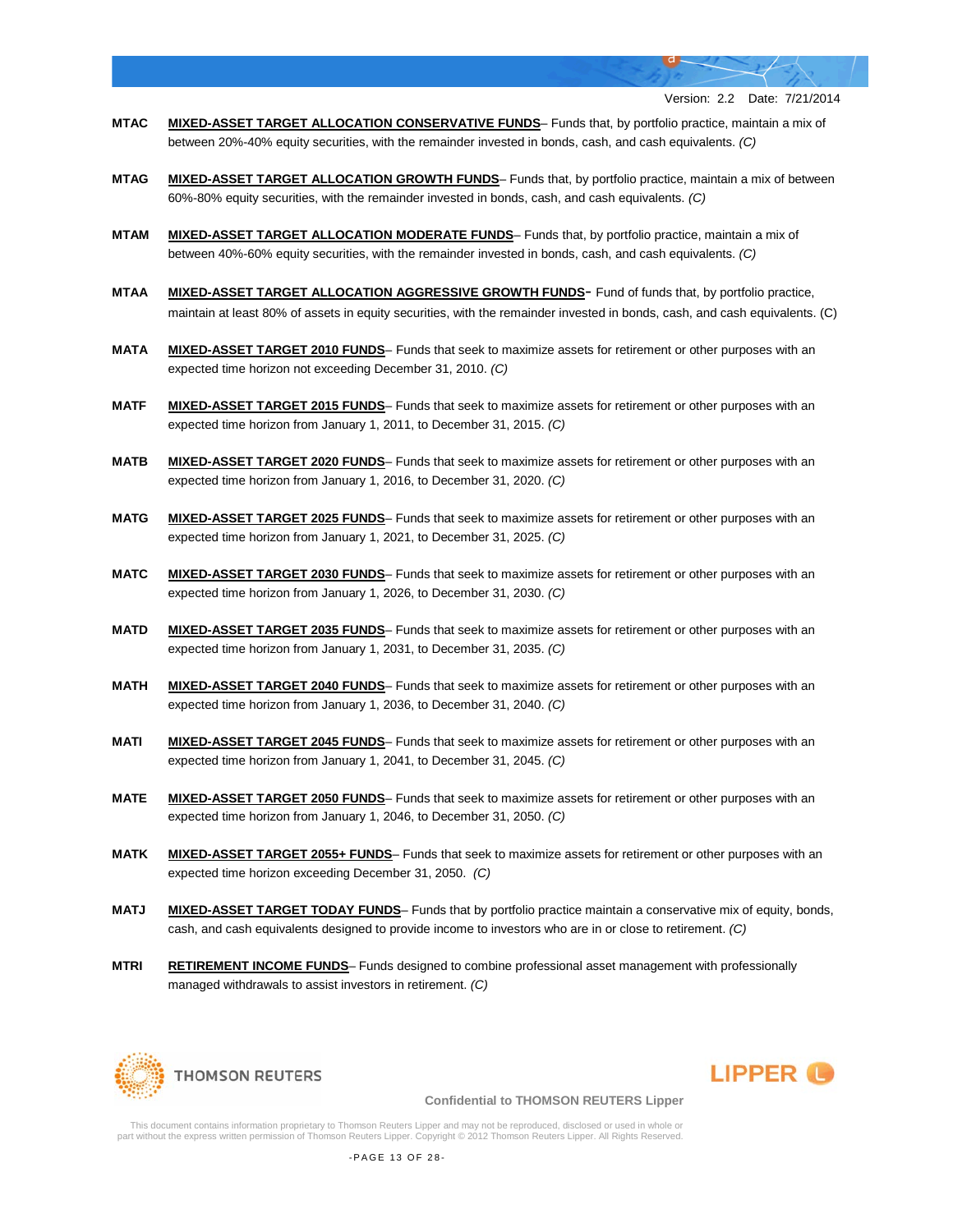# *Fixed Income Funds*

**USO ULTRA SHORT OBLIGATION FUNDS**– Funds that invest primarily in investment-grade debt issues or better and maintain a portfolio dollar-weighted average maturity between 91 days and 365 days. *(C, O)*

# Short/Intermediate-Term U.S. Treasury and Government Funds

- **IUG INTERMEDIATE U.S. GOVERNMENT FUNDS** Funds that invest primarily in securities issued or guaranteed by the U.S. government, its agencies, or its instrumentalities, with dollar-weighted average maturities of five to ten years. *(C, O)*
- **SIU SHORT-INTERMEDIATE U.S. GOVERNMENT FUNDS** Funds that invest primarily in securities issued or guaranteed by the U.S. government, its agencies, or its instrumentalities, with dollar-weighted average maturities of one to five years. *(C, O)*
- **SUS SHORT U.S. GOVERNMENT FUNDS** Funds that invest primarily in securities issued or guaranteed by the U.S. government, its agencies, or its instrumentalities, with dollar-weighted average maturities of less than three years. *(C, O)*
- **SUT SHORT U.S. TREASURY FUNDS** Funds that invest primarily in U.S. Treasury bills, notes, and bonds with dollarweighted average maturities of less than three years. *(C, O)*
- **IUT INFLATION-PROTECTED BOND FUNDS** Funds that invest primarily in inflation-indexed fixed income securities. Inflation-linked bonds are fixed income securities structured to provide protection against inflation. *(C, O)*

# Short/Intermediate-Term Corporate Fixed Income Funds

- **IID CORE BOND FUNDS** Funds that invest at least 85% in domestic investment-grade debt issues (rated in the top four grades) with any remaining investment in non-benchmark sectors such as high-yield, global and emerging market debt. These funds maintain dollar-weighted average maturities of five to ten years. *(C, O)*
- **CPB CORE PLUS BOND FUNDS** Funds that invest at least 65% in domestic investment-grade debt issues (rated in the top four grades) with any remaining investment in non-benchmark sectors such as high-yield, global and emerging market debt. These funds maintain dollar-weighted average maturities of five to ten years. *(C)*
- **SII** SHORT-INTERMEDIATE INVESTMENT-GRADE DEBT FUNDS- Funds that invest primarily in investment-grade debt issues (rated in the top four grades) with dollar-weighted average maturities of one to five years. *(C, O)*
- **SID SHORT INVESTMENT-GRADE DEBT FUNDS** Funds that invest primarily in investment-grade debt issues (rated in the top four grades) with dollar-weighted average maturities of less than three years. *(C, O)*

# General Domestic Taxable Fixed Income Funds

- **A CORPORATE DEBT FUNDS A-RATED** Funds that invest primarily in corporate debt issues rated "A" or better or government issues. *(C, O)*
- **BBB CORPORATE DEBT FUNDS BBB-RATED** Funds that invest at least 65% of their assets in corporate and government debt issues rated in the top four grades. *(C, O)*





#### **Confidential to THOMSON REUTERS Lipper**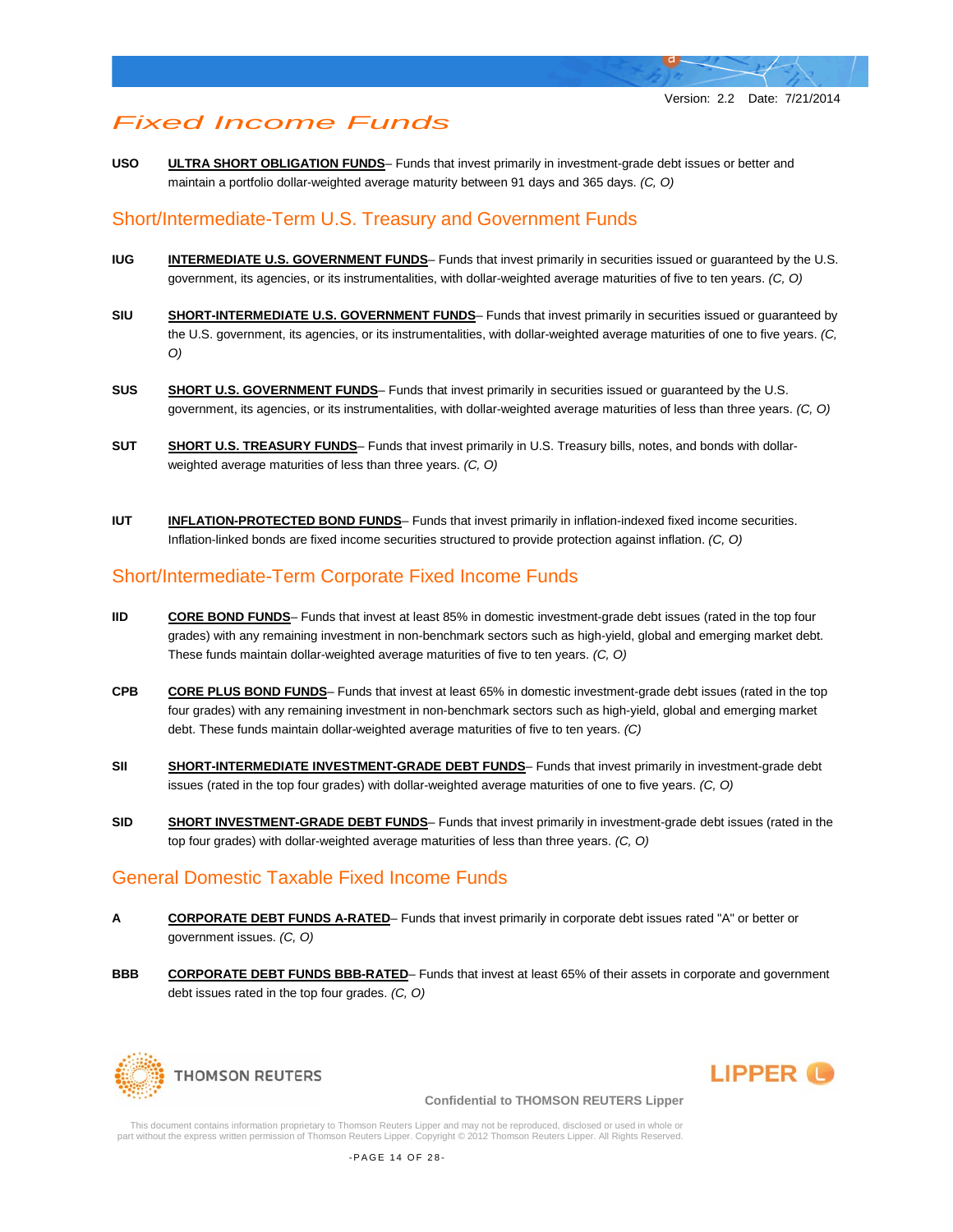- **FLX FLEXIBLE INCOME FUNDS** Funds that emphasize income generation by investing at least 85% of their assets in debt issues and preferred and convertible securities. Common stocks and warrants cannot exceed 15%. *(C, O)*
- **GB GENERAL BOND FUNDS** Funds that do not have any quality or maturity restrictions. These funds intend to keep the bulk of their assets in corporate and government debt issues. *(C, O)*
- **GUS GENERAL U.S. GOVERNMENT FUNDS** Funds that invest primarily in U.S. government and agency issues. *(C, O)*
- **GUT GENERAL U.S. TREASURY FUNDS** Funds that invest primarily in U.S. Treasury bills, notes, and bonds. *(C, O)*
- **GNM GNMA FUNDS** Funds that invest primarily in Government National Mortgage Association securities. *(C, O)*
- **HY HIGH YIELD FUNDS** Funds that aim at high (relative) current yield from fixed income securities, have no quality or maturity restrictions, and tend to invest in lower-grade debt issues. *(C, O)*
- **LP LOAN PARTICIPATION FUNDS** Funds that invest primarily in participation interests in collateralized senior corporate loans that have floating or variable rates. *(C, O)*
- **MSI MULTI-SECTOR INCOME FUNDS** Funds that seek current income by allocating assets among several different fixed income securities sectors (with no more than 65% in any one sector except for defensive purposes), including U.S. government and foreign governments, with a significant portion of assets in securities rated below investment-grade. *(C, O)*
- **SFI SPECIALTY FIXED INCOME FUNDS** Funds that by portfolio practice invest in fixed income strategies that are outside Lipper's other fixed income classifications. These funds typically have distinctly different performance and strategies, including the use of short positions and leverage. *(C, O)*
- **ACF ALTERNATIVE CREDIT FOCUS FUNDS** Funds that, by prospectus language, invest in a wide-range of credit-structured vehicles by using either fundamental credit research analysis or quantitative credit portfolio modelling trying to benefit from any changes in credit quality, credit spreads, and market liquidity. (*C, O)*
- **USM U.S. MORTGAGE FUNDS** Funds that invest primarily in mortgages/securities issued or guaranteed as to principal and interest by the U.S. government and certain federal agencies. *(C, O)*

# World Taxable Fixed Income Funds

- **CRX ALTERNATIVE CURRENCY STRATEGIES** Funds that invest in global currencies through the use of short-term money market instruments, derivatives (forwards, options, swaps), and cash deposits. *(C, O)*
- **EMD EMERGING MARKET HARD CURRENCY DEBT FUNDS** Funds that seek either current income or total return by investing at least 65% of total assets in emerging market debt securities, where "emerging market" is defined by a country's GNP per capita or other economic measures. *(C, O)*
- **EML EMERGING MARKETS LOCAL CURRENCY DEBT FUNDS** Funds that seek either current income or total return by investing at least 65% of total assets in debt issues denominated in the currency of their market of issuance. "Emerging market" is defined by a country's GNP per capita or other economic measures. *(C, O)*
- **GLI GLOBAL INCOME FUNDS** Funds that state in their prospectus that they invest primarily in U.S. dollar and non-U.S. dollar debt securities of issuers located in at least three countries, one of which may be the United States. *(C, O)*



# **LIPPER**

#### **Confidential to THOMSON REUTERS Lipper**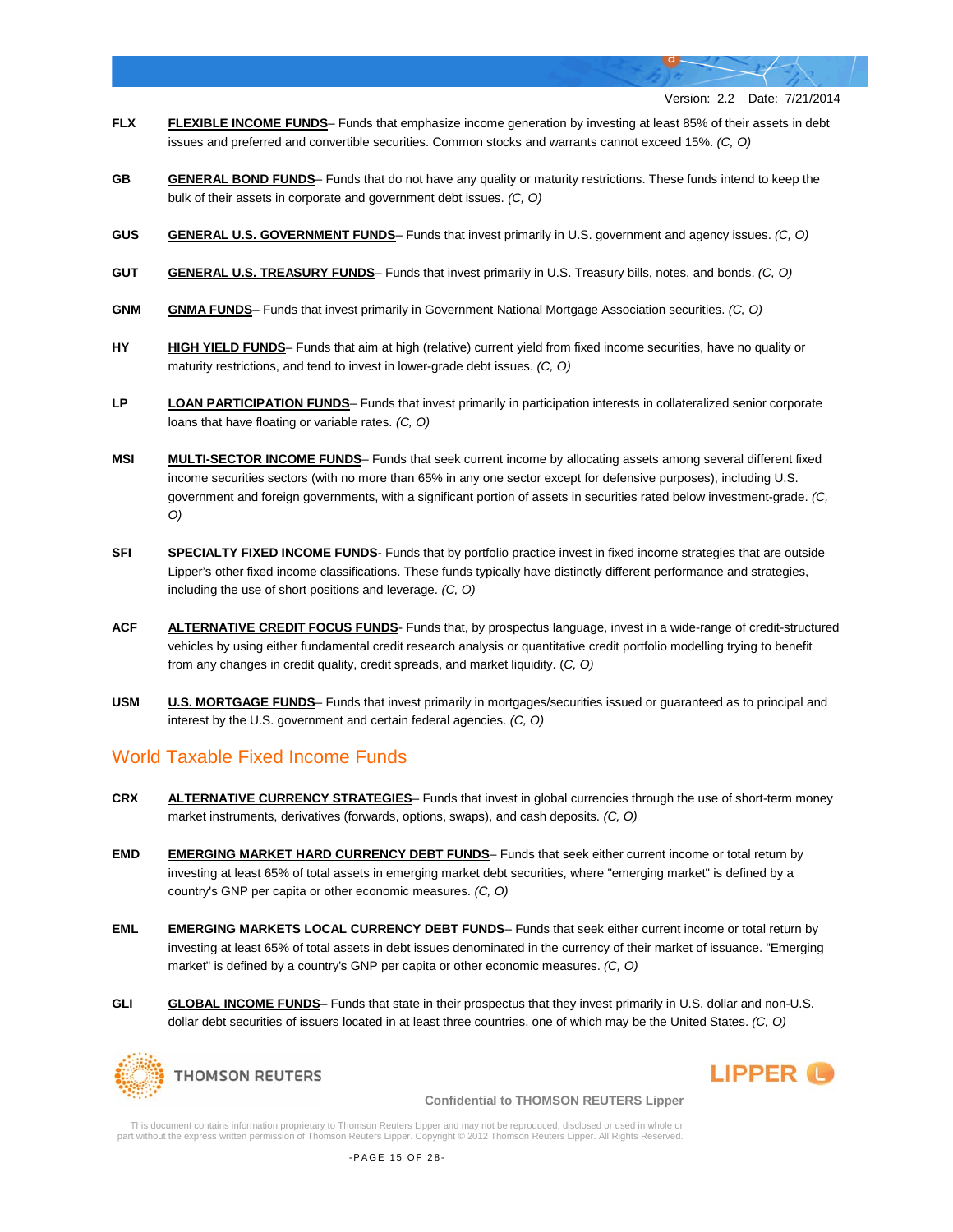**INI INTERNATIONAL INCOME FUNDS**– Funds that state in their prospectus that they invest primarily in U.S. dollar and non-U.S. dollar debt securities of issuers located in at least three countries, excluding the United States, except in periods of market weakness. *(C, O)*

# Short/Intermediate Municipal Debt Funds

- **IMD INTERMEDIATE MUNICIPAL DEBT FUNDS** Funds that invest in municipal debt issues with dollar-weighted average maturities of five to ten years. *(C,O)*
- **SIM SHORT/INTERMEDIATE MUNICIPAL DEBT FUNDS** Funds that invest in municipal debt issues with dollar-weighted average maturities of one to five years. *(C, O)*
- **SMD SHORT MUNICIPAL DEBT FUNDS** Funds that invest in municipal debt issues with dollar-weighted average maturities of less than three years. *(C, O)*

### General Municipal Debt Funds

- **CAT CALIFORNIA INTERMEDIATE MUNICIPAL DEBT FUNDS** Funds that invest primarily in municipal debt issues that are exempt from taxation in California, with dollar-weighted average maturities of five to ten years. *(C, O)*
- **CAS CALIFORNIA SHORT/INTERMEDIATE MUNICIPAL DEBT FUNDS** Funds that invest primarily in municipal debt issues that are exempt from taxation in California, with dollar-weighted average maturities of one to five years. *(C, O)*
- **GM GENERAL & INSURED MUNICIPAL DEBT FUNDS** Funds that either invest primarily in municipal debt issues rated in the top four credit ratings or invest primarily in municipal debt issues insured as to timely payment. *(C, O)*
- **HM HIGH YIELD MUNICIPAL DEBT FUNDS** Funds that typically invest 50% or more of their assets in municipal debt issues rated BBB or less. *(C, O)*
- **OST OTHER STATES INTERMEDIATE MUNICIPAL DEBT FUNDS** Funds that invest in municipal debt issues with dollarweighted average maturities of five to ten years and are exempt from taxation on a specified city or state basis. *(C, O)*
- **OSS OTHER STATES SHORT/INTERMEDIATE MUNICIPAL DEBT FUNDS** Funds that invest in municipal debt issues with dollar-weighted average maturities of one to five years and are exempt from taxation on a specified city or state basis. *(C, O)*
- **NYT NEW YORK INTERMEDIATE MUNICIPAL DEBT FUNDS** Funds that invest primarily in municipal debt issues that are exempt from taxation in New York, with dollar-weighted average maturities of five to ten years. *(C, O)*

**SINGLE-STATE MUNICIPAL DEBT FUNDS**– Funds that limit assets to those securities exempt from taxation in a specified state (double tax-exempt) or city (triple tax-exempt). *(C, O)*

| Massachusetts | (MA)  | Ohio                | (OH)  | Pennsvlvania | (PA) |
|---------------|-------|---------------------|-------|--------------|------|
| California    | (CAG) | <b>Other States</b> | (OTH) | New Jersey   | (NJ) |
| Maryland      | (MD)  | New York            | (NY)  | Virginia     | (VA) |
| Minnesota     | (MN)  |                     |       |              |      |





#### **Confidential to THOMSON REUTERS Lipper**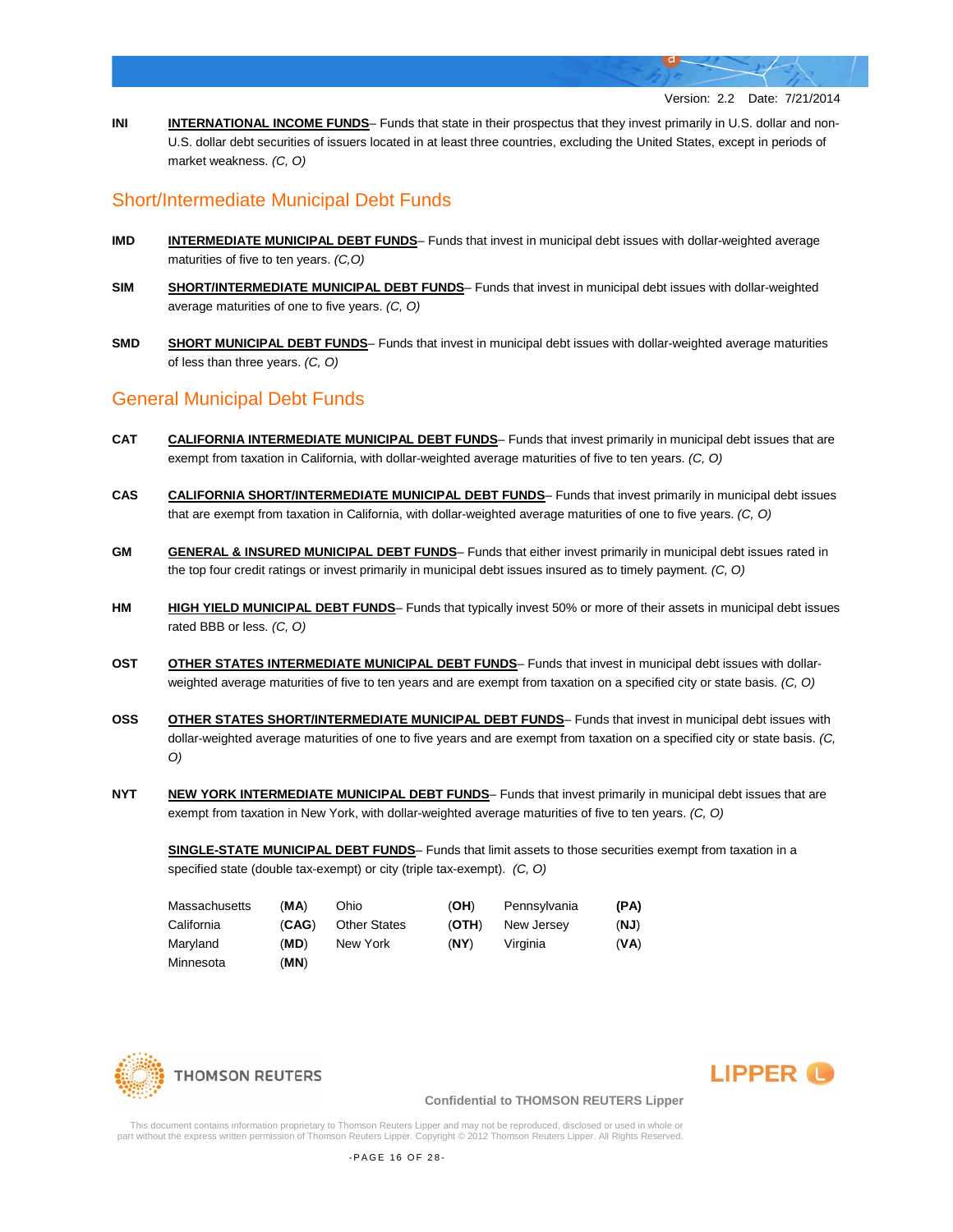# Money Market Funds (Taxable)

- **IMM INSTITUTIONAL MONEY MARKET FUNDS** Funds that invest in high-quality financial instruments rated in the top two grades with dollar-weighted average maturities of less than 90 days. These funds are commonly limited to 401(k) and pension participants and often require high minimum investments and have lower total expense ratios relative to other money market funds. They intend to keep constant net asset value. *(C, O)*
- **IUS INSTITUTIONAL U.S. GOVERNMENT MONEY MARKET FUNDS** Funds that invest principally in financial instruments issued or guaranteed by the U.S. government, its agencies, or its instrumentalities with dollar-weighted average maturities of less than 90 days. These funds are commonly limited to 401(k) and pension participants and often require high minimum investments and have lower total expense ratios relative to other money market funds. They intend to keep constant net asset value. *(C, O)*
- **ITM INSTITUTIONAL U.S. TREASURY MONEY MARKET FUNDS** Funds that invest principally in U.S. Treasury obligations with dollar-weighted average maturities of less than 90 days. These funds are commonly limited to 401(k) and pension participants and often require high minimum investments and have lower total expense ratios relative to other money market funds. They intend to keep constant net asset value. *(C, O)*
- **MM MONEY MARKET INSTRUMENT FUNDS** Funds that invest in high-quality financial instruments rated in the top two grades with dollar-weighted average maturities of less than 90 days. These funds intend to keep constant net asset value. *(C, O)*
- **USS U.S. GOVERNMENT MONEY MARKET FUNDS** Funds that invest principally in financial instruments issued or guaranteed by the U.S. government, its agencies, or its instrumentalities, with dollar-weighted average maturities of less than 90 days. These funds intend to keep constant net asset value. *(C, O)*
- **UST U.S. TREASURY MONEY MARKET FUNDS** Funds that invest principally in U.S. Treasury obligations with dollarweighted average maturities of less than 90 days. These funds intend to keep a constant net asset value. *(C, O)*

# Money Market Funds (Municipal)

- **ITE INSTITUTIONAL TAX-EXEMPT MONEY MARKET FUNDS** Funds that invest in municipal obligations with dollarweighted average maturities of less than 90 days. These funds are commonly limited to 401(k) and pension participants and often require high minimum investments and have lower total expense ratios relative to other money market funds. They intend to keep constant net asset value. **California (CAM), New York (NYM)** and **Other States (OTM) Tax-Exempt Money Market Funds**–Funds that invest in municipal obligations of a particular state (double tax-exempt) or city (triple tax-exempt) with dollar-weighted average maturities of less than 90 days. These funds intend to keep constant net asset value. *(C, O)*
- **TEM TAX-EXEMPT MONEY MARKET FUNDS** Funds that invest in high-quality municipal obligations with dollar-weighted average maturities of less than 90 days. These funds intend to keep constant net asset value. *(C, O)*

### Stable Value

**STB STABLE VALUE FUNDS**– Funds that aim to provide income while limiting price fluctuations by investing primarily in guaranteed investment contracts (GICs) or wrapped bonds (synthetic GICs). *(C, O)*





#### **Confidential to THOMSON REUTERS Lipper**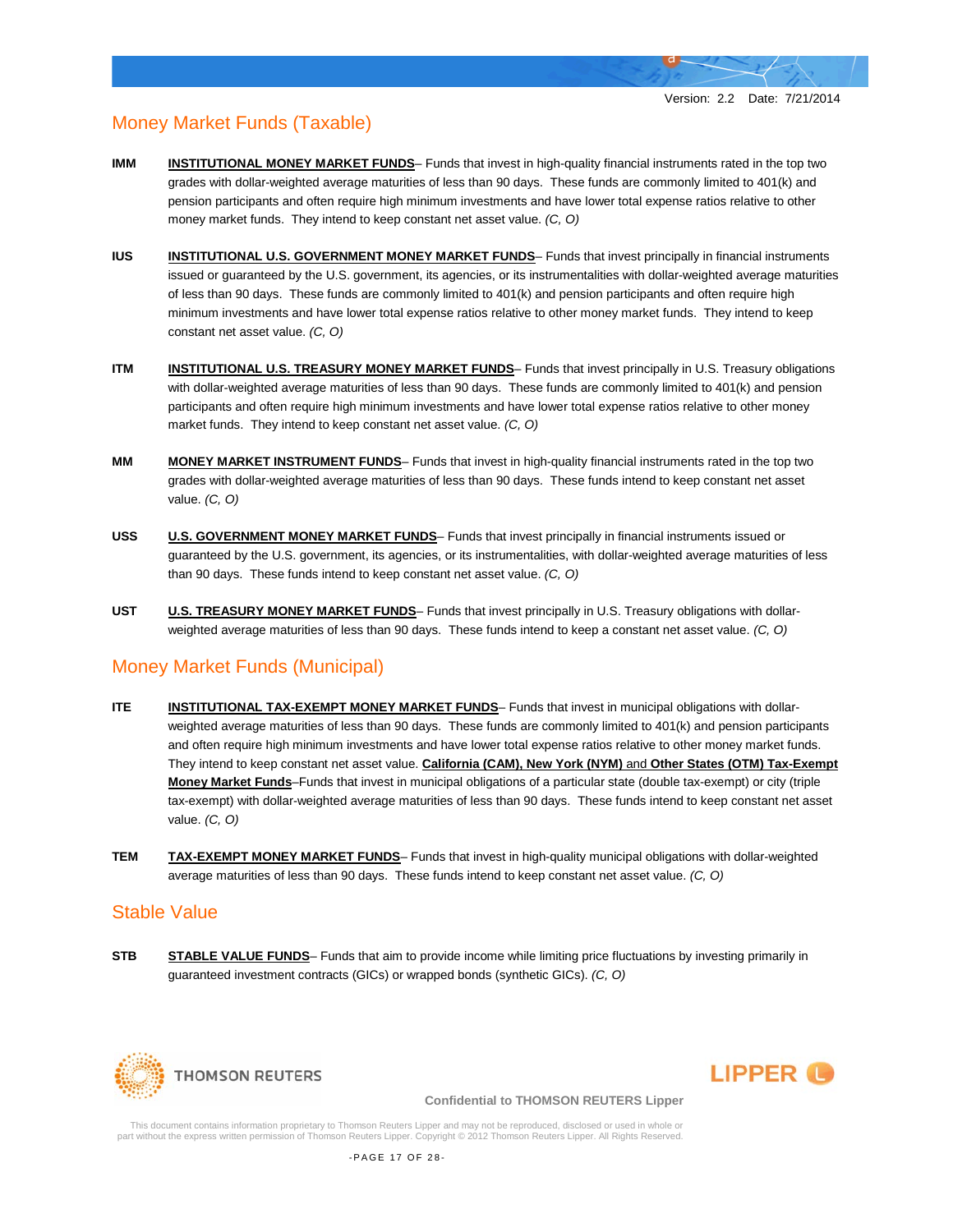# CLOSED-END FUNDS *Equity Funds*

# USDE Fund Classification Definitions

- **CE CORE FUNDS** Funds that, by portfolio practice, typically have average characteristics compared to the S&P SuperComposite 1500 Index. (C)
- **GE GROWTH FUNDS** Funds that, by portfolio practice, typically have above-average characteristics compared to the S&P SuperComposite 1500 Index. (C)
- **VE VALUE FUNDS** Funds that, by portfolio practice, typically have below-average characteristics compared to the S&P SuperComposite 1500 Index. (C)

# General and Sector Equity Funds

- **CA CAPITAL APPRECIATION FUNDS** Funds that aim at maximum capital appreciation, frequently by means of 100% or more portfolio turnover, leveraging, purchasing unregistered securities, purchasing options, etc. The funds may take large cash positions. *(O)*
- **G GROWTH FUNDS** Funds that normally invest in companies with long-term earnings expected to grow significantly faster than the earnings of the stocks represented in the major unmanaged stock indices. *(O)*
- **GI GROWTH & INCOME FUNDS** Funds that combine a growth-of-earnings orientation and an income requirement for level and/or rising dividends. *(O)*
- **OS OPTIONS ARBITRAGE/OPTIONS STRATEGIES** Funds that employ various strategies to capture "the spread" between similar options through inefficiencies in the market or funds and use portfolio strategies where the manager focuses on options to generate the bulk of the portfolio's return. *(C, O)*
- **RE REAL ESTATE FUNDS** Funds that invest primarily in equity securities of domestic and foreign companies engaged in the real estate industry. *(C, O)*
- **SECTOR EQUITY FUNDS** Funds that invest primarily in a specific sector, for example: health/biotechnology, science and technology, gold, or financial services. *(C, O)*
- **EMP ENERGY MLP FUNDS** Funds that invest primarily in Master Limited Partnerships (MLPs) engaged in the transportation, storage and processing of minerals and natural resources. *(C ,O)*
- **NR NATURAL RESOURCES FUNDS** Funds that invest primarily in the equity securities of domestic companies engaged in the exploration, development, production, or distribution of natural resources (including oil, natural gas, and base minerals) and/or alternative energy sources (including solar, wind, hydro, tidal, and geothermal). *(C ,O)*
- **UTI LITTY FUNDS** Funds that invest primarily in the equity securities of domestic and foreign companies providing utilities. *(C ,O)*





#### **Confidential to THOMSON REUTERS Lipper**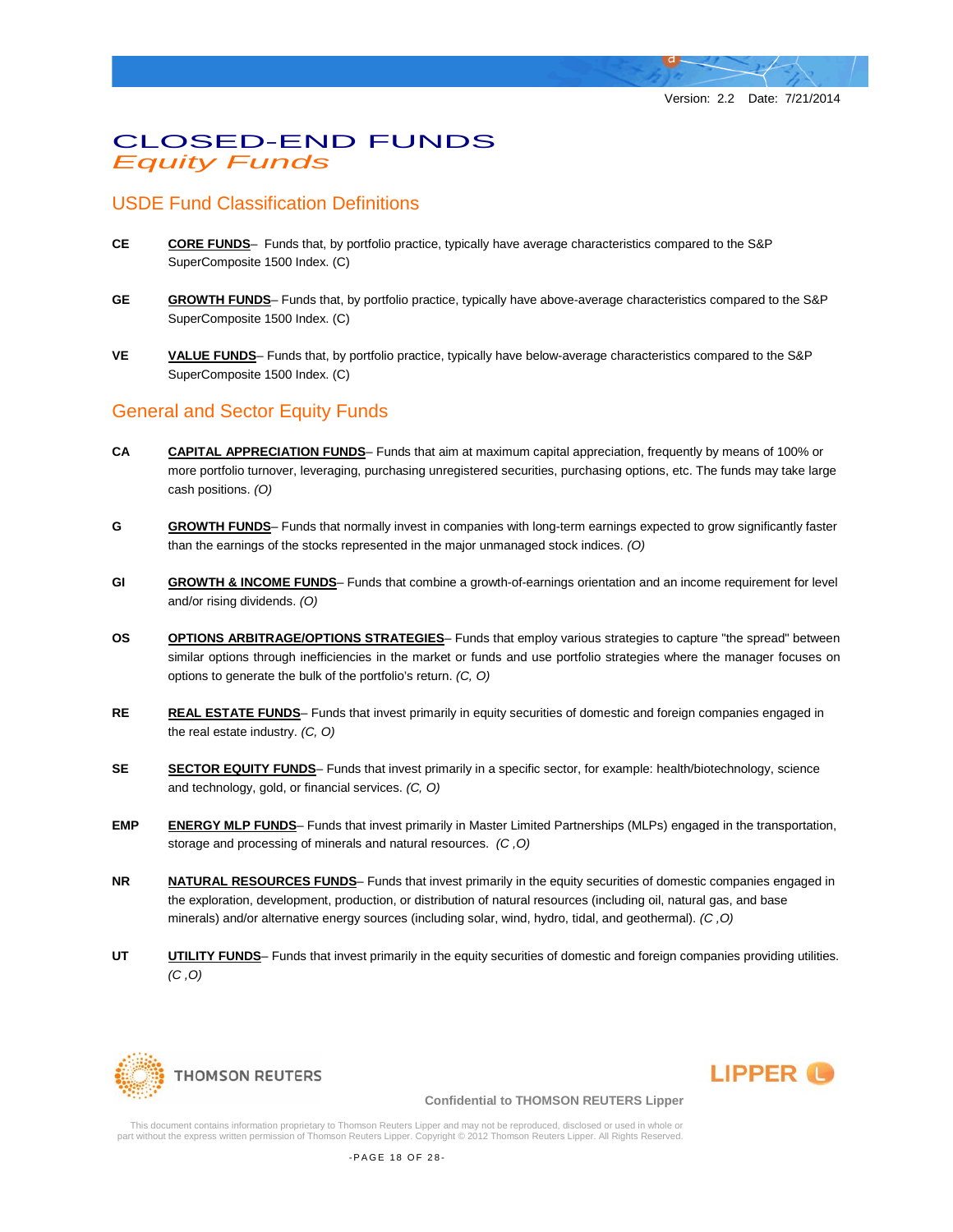**LIPPER** 

# World Equity Funds

- **DM DEVELOPED MARKET FUNDS** Funds that invest primarily in equity securities whose primary trading markets or operations are in countries (or a single country) outside of the U.S. that are generally considered developed. *(C, O)*
- **EM EMERGING MARKETS FUNDS** Funds that seek long-term capital appreciation by investing primarily in emerging market equity securities, where "emerging market" is defined by a country's per-capita GNP or other economic measures. *(C, O)*
- **GL GLOBAL FUNDS** Funds that invest at least 25% of their portfolio in securities traded outside of the United States and that may own U.S. securities as well. *(C, O)*
- **XJ PACIFIC EX-JAPAN FUNDS** Funds that concentrate investments in equity securities with primary trading markets or operations in the Pacific region (including Asian countries) and that specifically do not invest in Japan. *(C, O)*

## Mixed Assets Funds

- **CV CONVERTIBLE SECURITIES FUNDS** Funds that invest primarily in convertible bonds and/or convertible preferred stock. *(C, O)*
- **PS INCOME & PREFERRED STOCK FUNDS** Funds that normally seek a high level of current income through investing in income-producing stocks, bonds, and money market instruments, or funds that invest primarily in preferred securities, often considering tax code implications. *(C, O)*

# *Fixed Income Funds*

## Domestic Investment-Grade Funds

- **BBB CORPORATE DEBT FUNDS BBB-RATED** Funds that invest primarily in corporate and government debt issues rated in the top four grades. *(C, O)*
- **BBBL CORPORATE DEBT FUNDS BBB-RATED (LEVERAGED)** Funds that invest primarily in corporate and government debt issues rated in the top four grades. These funds can be leveraged via use of debt, preferred equity, and/or reverse repurchase agreements. *(C)*
- **USM U.S. MORTGAGE FUNDS** Funds that invest primarily in mortgages/securities issued or guaranteed as to principal and interest by the U.S. government and certain federal agencies. *(C, O)*

# Below-Investment Grade Funds

- **GB GENERAL BOND FUNDS** Funds that do not have any quality or maturity restrictions. These funds intend to keep the bulk of their assets in corporate and government debt issues. *(C, O)*
- HY HIGH YIELD FUNDS- Funds that aim at high (relative) current yield from fixed income securities, have no quality or maturity restrictions, and tend to invest in lower-grade debt issues. *(C, O)*
- HYL **HIGH YIELD FUNDS (LEVERAGED)** Funds that aim at high (relative) current yield from fixed income securities, have no quality or maturity restrictions, and tend to invest in lower-grade debt issues. These funds can be leveraged via use of debt, preferred equity, and/or reverse repurchase agreements. *(C, O)*



**Confidential to THOMSON REUTERS Lipper**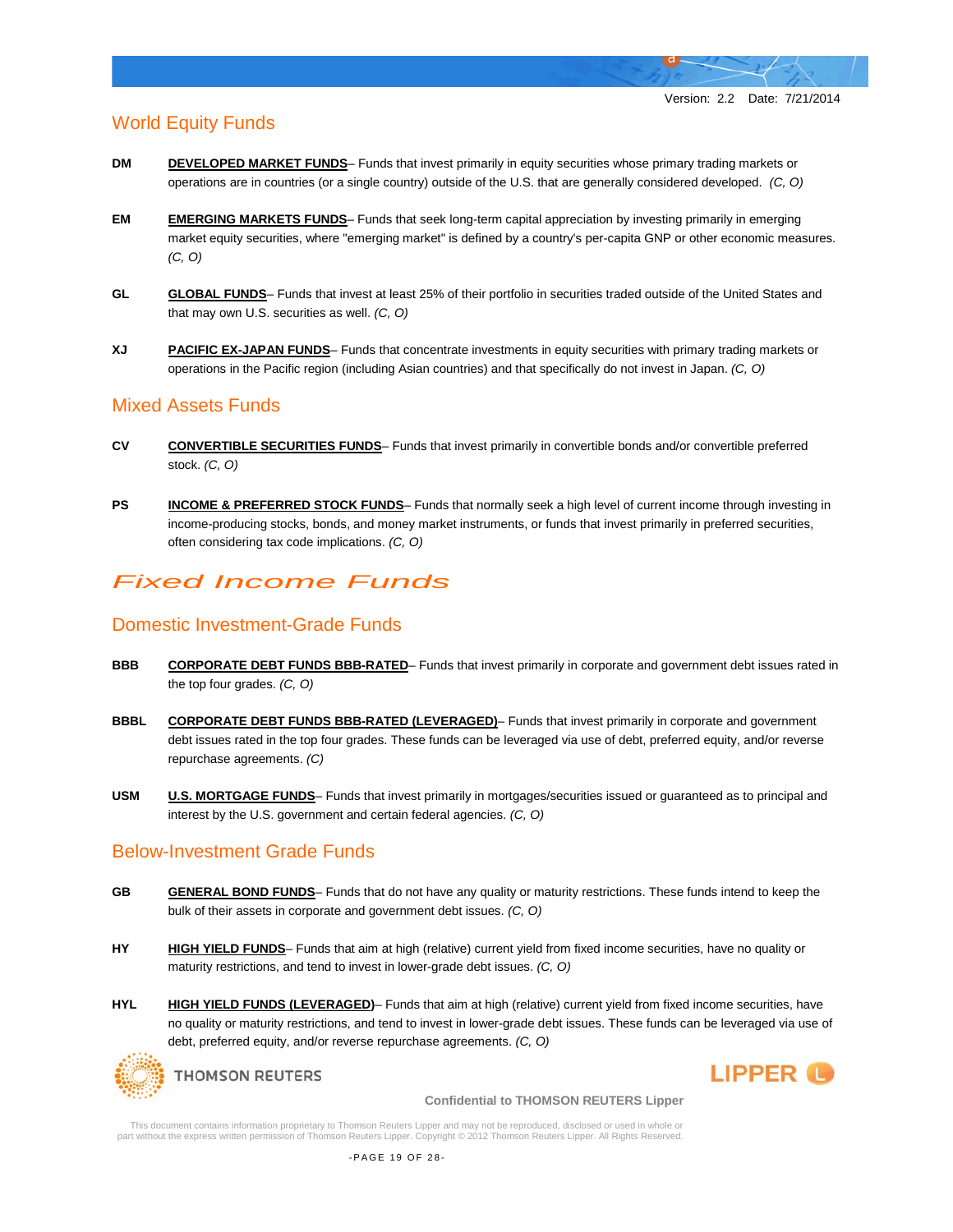**LP LOAN PARTICIPATION FUNDS**– Funds that invest primarily in participation interests in collateralized senior corporate loans that have floating or variable rates. *(C, O)*

# World Income Funds

- **EMD EMERGING MARKET HARD CURRENCY DEBT FUNDS** Funds that seek either current income or total return by investing at least 65% of total assets in emerging market debt securities, where "emerging market" is defined by a country's GNP per capita or other economic measures. *(C, O)*
- **GLI GLOBAL INCOME FUNDS** Funds that invest primarily in U.S. dollar and non-U.S. dollar debt securities of issuers located in at least three countries, one of which may be the United States. *(C, O)*

# General Municipal Bond Funds

- **GML GENERAL & INSURED MUNICIPAL DEBT FUNDS (LEVERAGED)** Funds that either invest primarily in municipal debt issues rated in the top four credit ratings or invest primarily in municipal debt issues insured as to timely payment. These funds can be leveraged via use of debt, preferred equity, and/or reverse repurchase agreements. *(C, O)*
- **GIM GENERAL & INSURED MUNICIPAL DEBT FUNDS (UNLEVERAGED)** Funds that either invest primarily in municipal debt issues rated in the top four credit ratings or invest primarily in municipal debt issues insured as to timely payment. *(C, O)*
- **HM HIGH YIELD MUNICIPAL DEBT FUNDS** Funds that typically invest 50% or more of their assets in municipal debt issues rated BBB or less. *(C, O)*
- **IMD INTERMEDIATE MUNICIPAL DEBT FUNDS** Funds that invest in municipal debt issues with dollar-weighted average maturities of five to ten years. *(C, O)*

# Single-State Municipal Bond Funds

- **CAG CALIFORNIA MUNICIPAL DEBT FUNDS** Funds that invest primarily in municipal debt issues that are exempt from taxation in California (double tax-exempt) or a city in California (triple tax-exempt). *(C, O)*
- **NJ NEW JERSEY MUNICIPAL DEBT FUNDS** Funds that limit assets to those securities that are exempt from taxation in New Jersey (double tax-exempt) or a city in New Jersey (triple tax-exempt). *(C, O)*
- **NY NEW YORK MUNICIPAL DEBT FUNDS** Funds that limit assets to those securities that are exempt from taxation in New York (double tax-exempt) or a city in New York (triple tax-exempt). *(C, O)*
- **OTH OTHER STATES MUNICIPAL DEBT FUNDS** Funds that invest in municipal debt issues with dollar-weighted average maturities of five to ten years and are exempt from taxation on a specified city or state basis. *(C, O)*
- **PA PENNSYLVANIA MUNICIPAL DEBT FUNDS** Funds that limit assets to those securities that are exempt from taxation in Pennsylvania (double tax-exempt) or a city in Pennsylvania (triple-exempt). *(C, O)*





#### **Confidential to THOMSON REUTERS Lipper**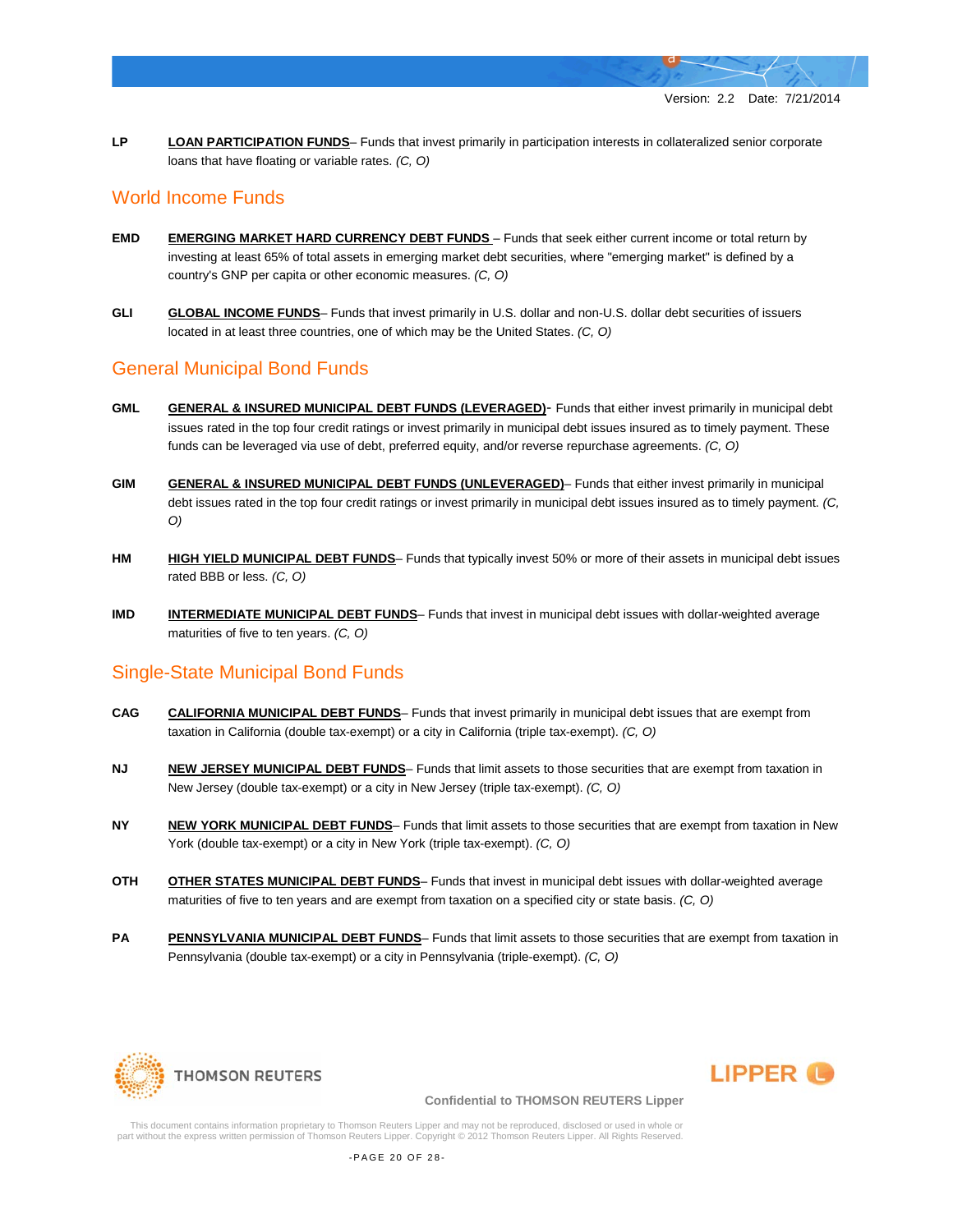# VARIABLE INSURANCE PRODUCT FUNDS *Equity Funds*

# USDE Fund Classification Definitions

- **LCCE LARGE-CAP CORE FUNDS** Funds that, by portfolio practice, invest at least 75% of their equity assets in companies with market capitalizations (on a three-year weighted basis) above Lipper's USDE large-cap floor. Large-cap core funds have more latitude in the companies in which they invest. These funds typically have an average characteristics compared to the S&P 500 Index. (C)
- **LCGE LARGE-CAP GROWTH FUNDS** Funds that, by portfolio practice, invest at least 75% of their equity assets in companies with market capitalizations (on a three-year weighted basis) above Lipper's USDE large-cap floor. Large-cap growth funds typically have above-average characteristics compared to the S&P 500 Index. (C*)*
- **LCVE LARGE-CAP VALUE FUNDS** Funds that, by portfolio practice, invest at least 75% of their equity assets in companies with market capitalizations (on a three-year weighted basis) above Lipper's USDE large-cap floor. Large-cap value funds typically have below average characteristics compared to the S&P 500 Index.
- **MCCE MID-CAP CORE FUNDS–** Funds that, by portfolio practice, invest at least 75% of their equity assets in companies with market capitalizations (on a three-year weighted basis) below Lipper's USDE large-cap floor. Mid-cap core funds have more latitude in the companies in which they invest. These funds typically have average characteristics compared to the S&P MidCap 400 Index. (C)
- **MCGE MID-CAP GROWTH FUNDS** Funds that, by portfolio practice, invest at least 75% of their equity assets in companies with market capitalizations (on a three-year weighted basis) below Lipper's USDE large-cap floor. Mid-cap growth funds typically have above-average characteristics compared to the S&P MidCap 400 Index. (C)
- **MCVE MID-CAP VALUE FUNDS** Funds that, by portfolio practice, invest at least 75% of their equity assets in companies with market capitalizations (on a three-year weighted basis) below Lipper's USDE large-cap floor. Mid-cap value funds typically have below-average characteristics compared to the S&P MidCap 400 Index. (C)
- **MLCE MULTI-CAP CORE FUNDS–** Funds that, by portfolio practice, invest in a variety of market capitalization ranges without concentrating 75% of their equity assets in any one market capitalization range over an extended period of time. Multi-cap core funds typically have average characteristics compared to the S&P SuperComposite 1500 Index.
- **MLGE MULTI-CAP GROWTH FUNDS** Funds that, by portfolio practice, invest in a variety of market capitalization ranges without concentrating 75% of their equity assets in any one market capitalization range over an extended period of time. Multi-cap growth funds typically have above-average characteristics compared to the S&P SuperComposite 1500 Index. (C)
- **MLVE MULTI-CAP VALUE FUNDS** Funds that, by portfolio practice, invest in a variety of market capitalization ranges without concentrating 75% of their equity assets in any one market capitalization range over an extended period of time. Multi-cap value funds typically have below-average characteristics compared to the S&P SuperComposite 1500 Index. (C)
- **SCCE SMALL-CAP CORE FUNDS** Funds that, by portfolio practice, invest at least 75% of their equity assets in companies with market capitalizations (on a three-year weighted basis) below Lipper's USDE small-cap ceiling. Small-cap core funds have more latitude in the companies in which they invest. These funds typically have average characteristics compared to the S&P SmallCap 600 Index. (C)



**LIPPER** 

**Confidential to THOMSON REUTERS Lipper**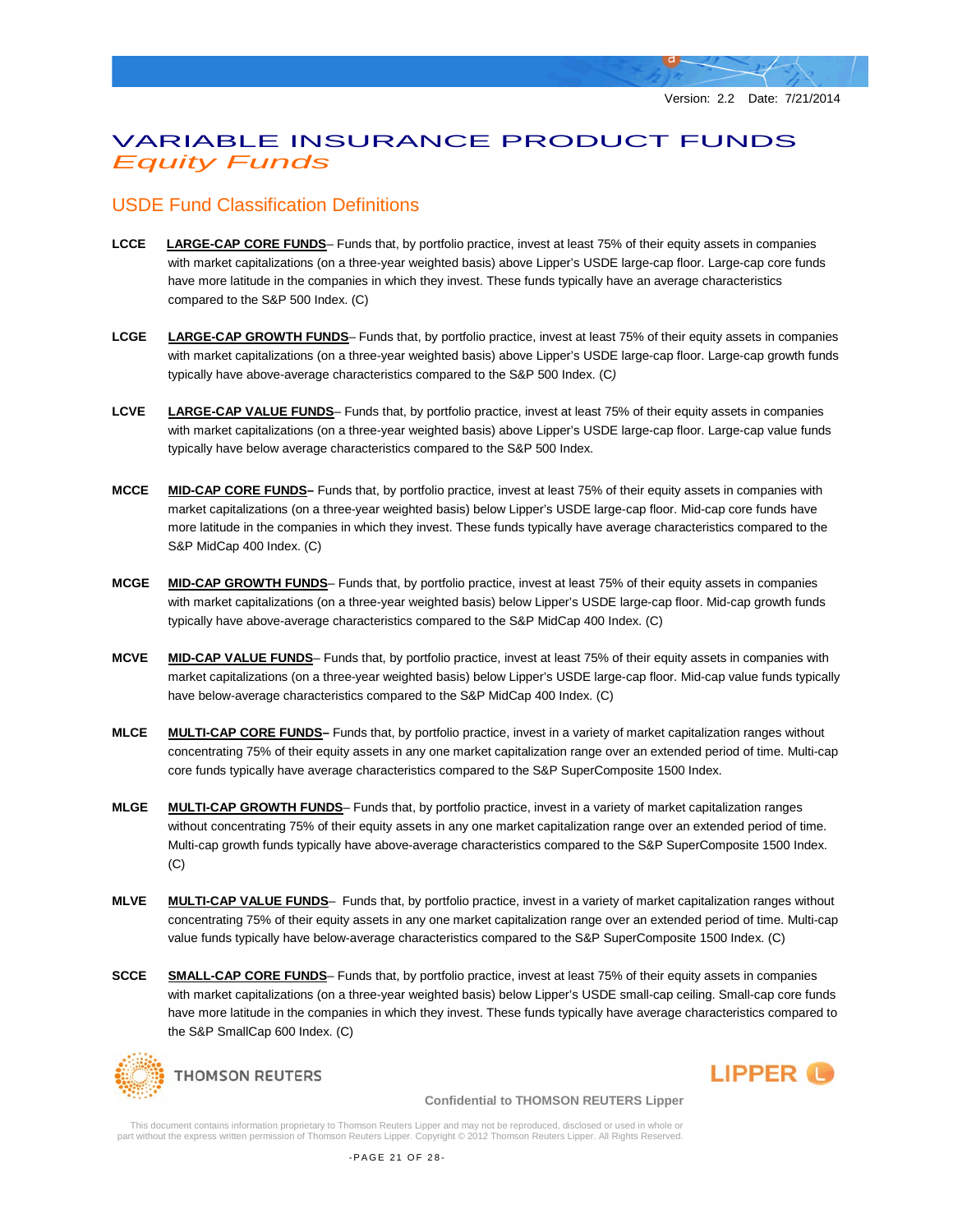- **SCGE SMALL-CAP GROWTH FUNDS** Funds that, by portfolio practice, invest at least 75% of their equity assets in companies with market capitalizations (on a three-year weighted basis) below Lipper's USDE small-cap ceiling. Small-cap growth funds typically have above-average characteristics compared to the S&P SmallCap 600 Index. (C)
- **SCVE SMALL-CAP VALUE FUNDS** Funds that, by portfolio practice, invest at least 75% of their equity assets in companies with market capitalizations (on a three-year weighted basis) below Lipper's USDE small-cap ceiling. Small-cap value funds typically have below-average characteristics compared to the S&P SmallCap 600 Index. (C)

# Specialized Equity Funds

- **EIEI EQUITY INCOME FUNDS** Funds that, by prospectus language and portfolio practice, seek relatively high current income and growth of income by investing at least 65% of their portfolio in dividend-paying equity securities. *(C)*
- **SPSP S&P 500 INDEX FUNDS** Funds that are passively managed and commit by prospectus language to replicate the performance of the S&P 500 Index (including reinvested dividends). In addition, S&P 500 Index funds have limited expenses (advisor fee no higher than 0.50%). *(C)*

# World Equity Fund Classification Definitions—Global

- **GLCC GLOBAL LARGE-CAP CORE FUNDS** Funds that, by portfolio practice, invest at least 75% of their equity assets in companies both inside and outside of the U.S. with market capitalizations (on a three-year weighted basis) above Lipper's global large-cap floor. Global large-cap core funds typically have average characteristics compared to their large-capspecific subset of the MSCI World Index. (C)
- **GLCG GLOBAL LARGE-CAP GROWTH FUNDS** Funds that, by portfolio practice, invest at least 75% of their equity assets in companies both inside and outside of the U.S. with market capitalizations (on a three-year weighted basis) above Lipper's global large-cap floor. Global large-cap growth funds typically have above-average characteristics compared to their large-cap-specific subset of the MSCI World Index. (C)
- **GLCV GLOBAL LARGE-CAP VALUE FUNDS– Funds** that, by portfolio practice, invest at least 75% of their equity assets in companies both inside and outside of the U.S. with market capitalizations (on a three-year weighted basis) above Lipper's global large-cap floor. Global large-cap value funds typically have below-average characteristics compared to their largecap-specific subset of the MSCI World Index. (C)
- **GMLC GLOBAL MULTI-CAP CORE FUNDS–** Funds that, by portfolio practice, invest in a variety of market capitalization ranges without concentrating 75% of their equity assets in any one market capitalization range over an extended period of time. Global multi-cap core funds typically have average characteristics compared to the MSCI World Index. (C)
- **GMLG GLOBAL MULTI-CAP GROWTH FUNDS–** Funds that, by portfolio practice, invest in a variety of market capitalization ranges without concentrating 75% of their equity assets in any one market capitalization range over an extended period of time. Global multi-cap growth funds typically have above-average characteristics compared to the MSCI World Index. (C)
- **GMLV GLOBAL MULTI-CAP VALUE FUNDS** Funds that, by portfolio practice, invest in a variety of market capitalization ranges without concentrating 75% of their equity assets in any one market capitalization range over an extended period of time. Global multi-cap value funds typically have below-average characteristics compared to the MSCI World Index. (C)





#### **Confidential to THOMSON REUTERS Lipper**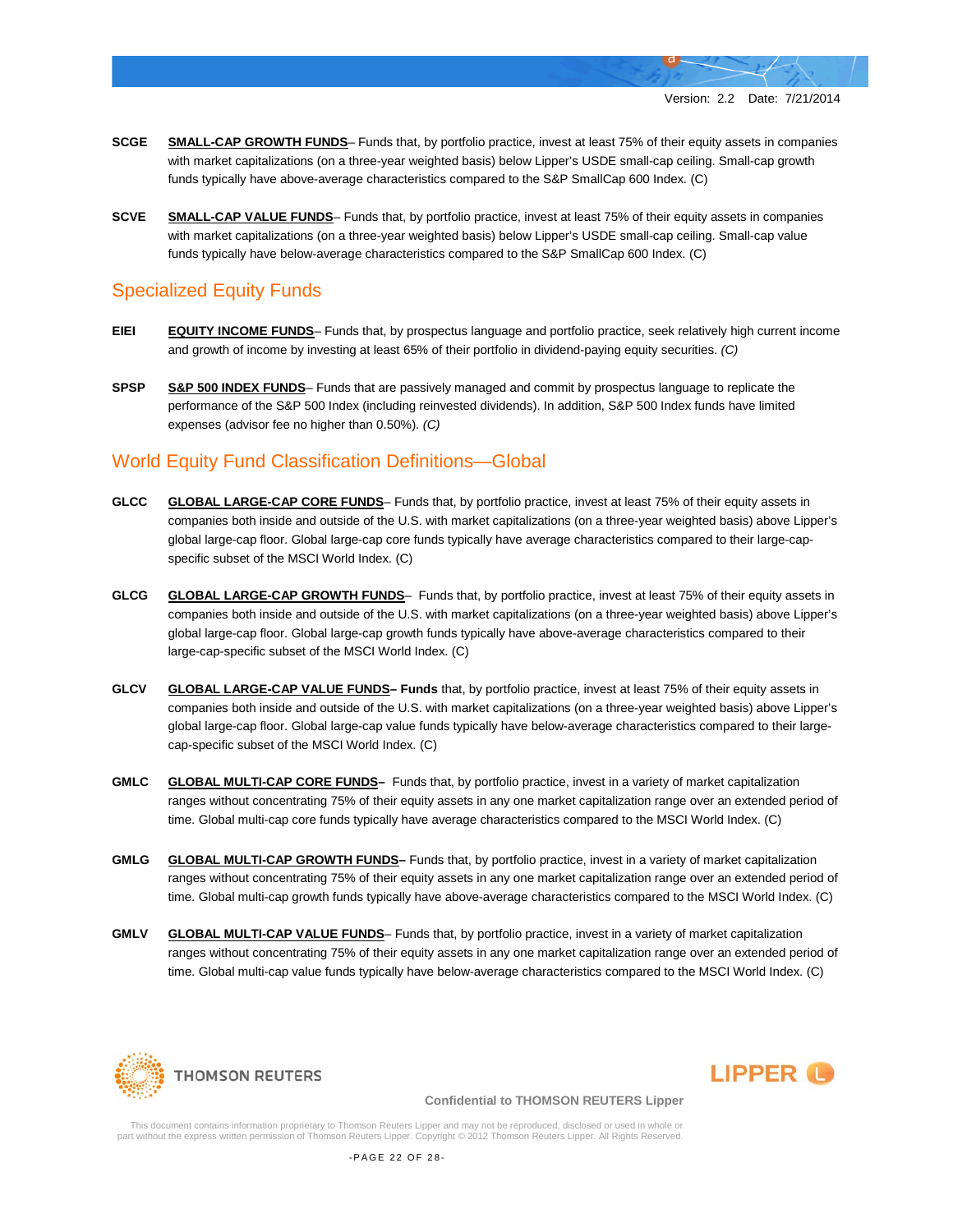**GSME GLOBAL SMALL-/MID-CAP FUNDS**– Funds that, by portfolio practice, invest at least 75% of their equity assets in companies both inside and outside of the U.S. with market capitalizations (on a three-year weighted basis) below Lipper's global large-cap floor. *(C)*

# World Equity Fund Classification Definitions—International

- **ILCC INTERNATIONAL LARGE-CAP CORE FUNDS–** Funds that, by portfolio practice, invest at least 75% of their equity assets in companies strictly outside of the U.S. with market capitalizations (on a three-year weighted basis) above Lipper's international large-cap floor. International large-cap core funds typically have average characteristics compared to their large-cap-specific subset of the MSCI EAFE Index. (C)
- **ILCG INTERNATIONAL LARGE-CAP GROWTH FUNDS–** Funds that, by portfolio practice, invest at least 75% of their equity assets in companies strictly outside of the U.S. with market capitalizations (on a three-year weighted basis) above Lipper's international large-cap floor. International large-cap growth funds typically have above-average characteristics compared to their large-cap-specific subset of the MSCI EAFE Index. (C)
- **ILCV INTERNATIONAL LARGE-CAP VALUE FUNDS** Funds that, by portfolio practice, invest at least 75% of their equity assets in companies strictly outside of the U.S. with market capitalizations (on a three-year weighted basis) above Lipper's international large-cap floor. International large-cap value funds typically have below-average characteristics compared to their large-cap-specific subset of the MSCI EAFE Index. (C)
- **IMLC INTERNATIONAL MULTI-CAP CORE FUNDS** Funds that, by portfolio practice, invest in a variety of market capitalization ranges without concentrating 75% of their equity assets in any one market capitalization range over an extended period of time. International multi-cap core funds typically have average characteristics compared to the MSCI EAFE Index. (C)
- **IMLG INTERNATIONAL MULTI-CAP GROWTH FUNDS–** Funds that, by portfolio practice, invest in a variety of market capitalization ranges without concentrating 75% of their equity assets in any one market capitalization range over an extended period of time. International multi-cap growth funds typically have above-average characteristics compared to the MSCI EAFE Index. (C)
- **IMLV INTERNATIONAL MULTI-CAP VALUE FUNDS** Funds that, by portfolio practice, invest in a variety of market capitalization ranges without concentrating 75% of their equity assets in any one market capitalization range over an extended period of time. International multi-cap value funds typically have below-average characteristics compared to the MSCI EAFE Index. (C)
- **ISMC INTERNATIONAL SMALL-/MID-CAP CORE FUNDS** Funds that, by portfolio practice, invest at least 75% of their equity assets in companies strictly outside of the U.S. with market capitalizations (on a three-year weighted basis) below Lipper's international large-cap floor. International small/mid-cap core funds typically have average characteristics compared to their mid- and small-cap-specific subset the MSCI EAFE Index. (C)
- **ISMG INTERNATIONAL SMALL-/MID-CAP GROWTH FUNDS** Funds that, by portfolio practice, invest at least 75% of their equity assets in companies strictly outside of the U.S. with market capitalizations (on a three-year weighted basis) below Lipper's international large-cap floor. International small-/mid-cap growth funds typically have above-average characteristics compared to their mid- and small-cap-specific subset the MSCI EAFE Index. (C)
- **ISMV INTERNATIONAL SMALL-/MID-CAP VALUE FUNDS** Funds that, by portfolio practice, invest at least 75% of their equity assets in companies strictly outside of the U.S. with market capitalizations (on a three-year weighted basis) below Lipper's international large-cap floor. International small/mid-cap value funds typically have below-average characteristics compared to their mid- and small-cap-specific subset the MSCI EAFE Index. (C)



LIPPER **(B)** 

**Confidential to THOMSON REUTERS Lipper**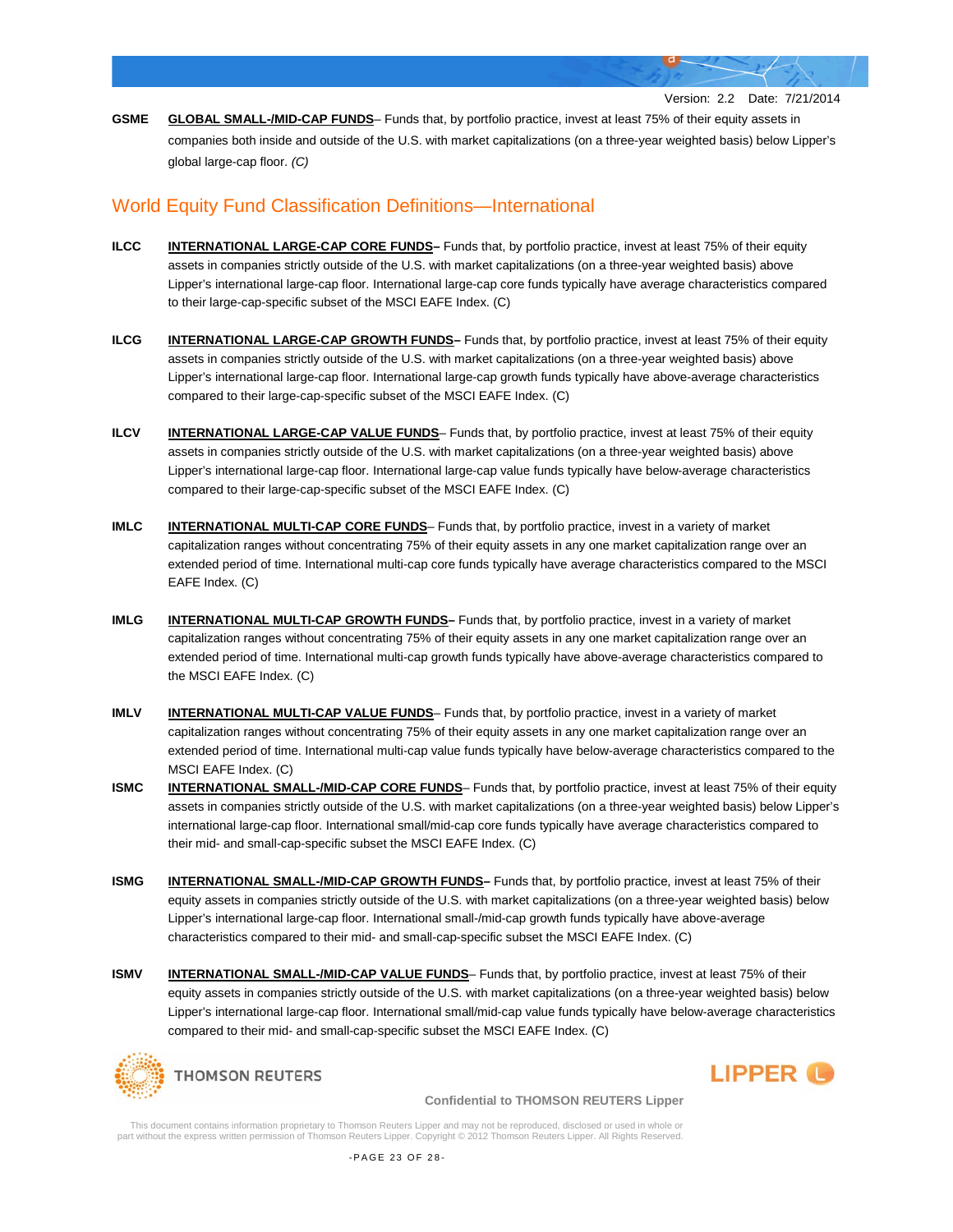# General Equity Funds

- **CA CAPITAL APPRECIATION FUNDS** Funds that aim at maximum capital appreciation, frequently by means of 100%-ormore portfolio turnover, leveraging, purchasing unregistered securities, purchasing options, etc. The funds may take large cash positions. *(O)*
- **DSB DEDICATED SHORT-BIAS FUNDS** Funds that employ portfolio strategies consistently creating a "net short" exposure to the market. This classification also includes short-only funds, i.e., funds pursuing short sales of stock or stock index options. *(C, O)*
- **EI EQUITY INCOME FUNDS** Funds that seek relatively high current income and growth of income through investing 65% or more of their portfolio in equities. *(O)*
- **DL <b>EQUITY LEVERAGE FUNDS** Diversified and non-diversified equity funds that seek daily investment results of more than 100% of the daily performance of a stated benchmark through any combination of futures contracts, derivatives, and leverage. *(C, O)*
- **G GROWTH FUNDS** Funds that normally invest in companies with long-term earnings expected to grow significantly faster than the earnings of the stocks represented in the major unmanaged stock indices. *(O)*
- **GI GROWTH & INCOME FUNDS** Funds that combine a growth-of-earnings orientation and an income requirement for level and/or rising dividends. *(O)*
- **MC MID-CAP FUNDS** Funds that, by prospectus or portfolio practice, invest primarily in companies with market capitalizations less than \$5 billion at the time of purchase. *(O)*
- **SP S&P 500 INDEX OBJECTIVE FUNDS** Passively managed, limited-expense (management fee no higher than 0.50%) funds designed to replicate the performance of the Standard & Poor's 500 Index on a reinvested basis. *(O)*
- **SG SMALL-CAP FUNDS** Funds that, by prospectus or portfolio practice, invest primarily in companies with market capitalizations less than \$1 billion at the time of purchase. *(O)*

### Sector Equity Funds

- **CMD COMMODITIES FUNDS** Funds that invest primarily in the equity securities of domestic and foreign companies engaged in trading commodities such as food, grains, metals, foreign currencies, futures contracts, and financial instruments, which can be interchangeable with another product of the same type. *(O)*
- **CMG COMMODITIES GENERAL FUNDS** Funds that invest primarily in a blended basket of commodity-linked derivative instruments or physicals. *(C)*
- **FS FINANCIAL SERVICES FUNDS** Funds that invest primarily in equity securities of companies engaged in providing financial services, including but not limited to banks, finance companies, insurance companies, and securities/brokerage firms. *(C, O)*
- **H HEALTH/BIOTECHNOLOGY FUNDS** Funds that invest primarily in the equity securities of domestic and foreign companies engaged in healthcare, medicine, and biotechnology. *(C, O)*
- **NR NATURAL RESOURCES FUNDS** Funds that invest primarily in the equity securities of domestic and foreign companies engaged in natural resources. *(C, O)*



**THOMSON REUTERS** 



**Confidential to THOMSON REUTERS Lipper**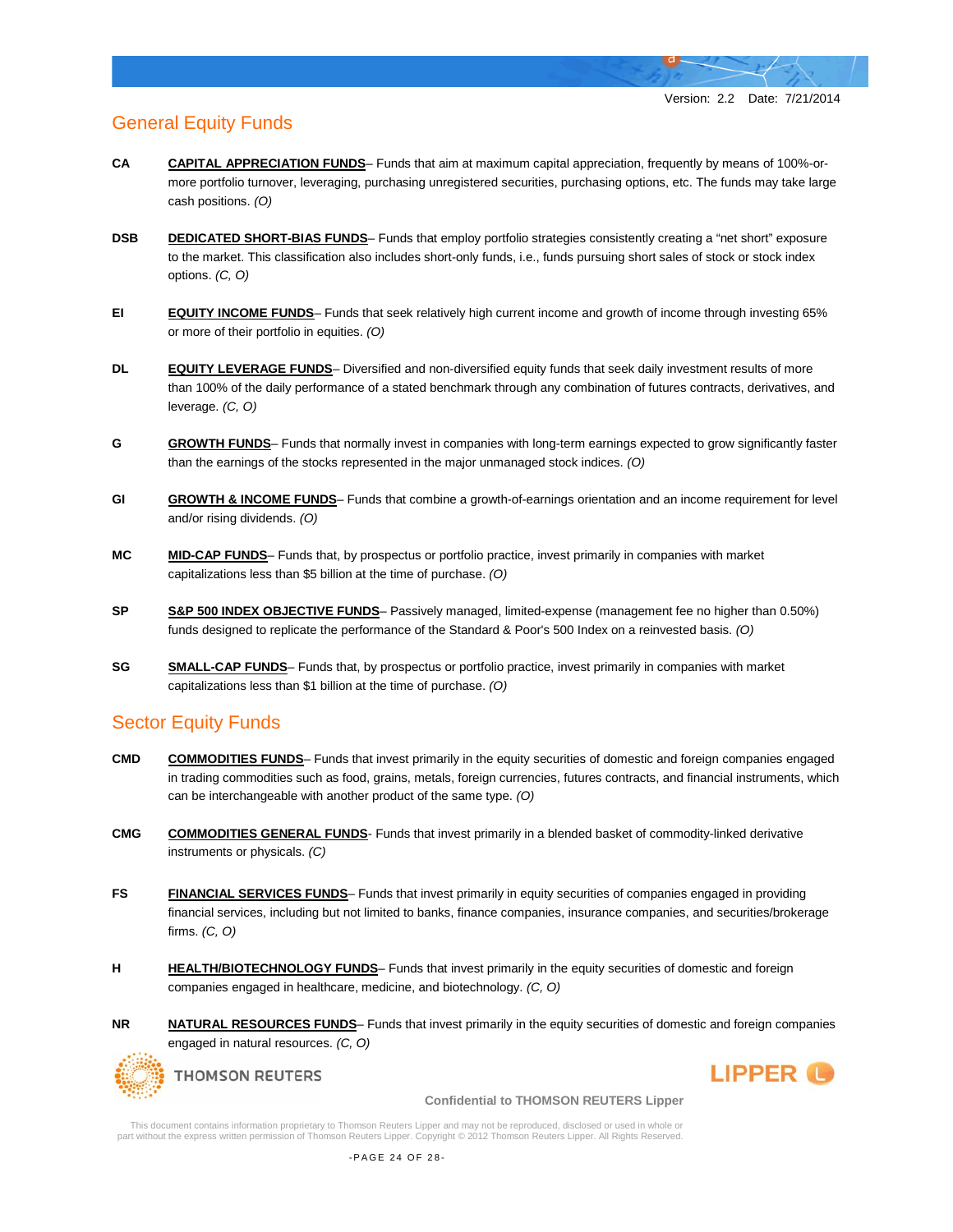- **RE REAL ESTATE FUNDS** Funds that invest primarily in equity securities of domestic and foreign companies engaged in the real estate industry. *(C, O)*
- **GIF GLOBAL INFRASTRUCTURE FUNDS** Funds that invest primarily in equity securities of domestic and foreign companies engaged in an infrastructure industry, including but not limited to transportation, communication and waste management. (C, O)
- **GRE GLOBAL REAL ESTATE FUNDS** Funds that invest at least 25% but less than 75% of their equity portfolio in shares of companies engaged in the real estate industry that are strictly outside of the U.S. or whose securities are principally traded outside of the U.S. *(C, O)*
- **TK SCIENCE & TECHNOLOGY FUNDS** Funds that invest primarily in the equity securities of domestic and foreign companies engaged in science and technology. *(C, O)*
- **S SPECIALTY & MISCELLANEOUS FUNDS** Funds that limit investments to a specific industry (e.g., retailing, paper, etc) or ones that have not been classified into an existing investment objective. (C, O)
- **UTILITY FUNDS** Funds that invest primarily in the equity securities of domestic and foreign companies providing utilities. *(C, O)*

### World Equity Funds

- **EM EMERGING MARKETS FUNDS** Funds that seek long-term capital appreciation by investing at least 65% of total assets in emerging market equity securities, where "emerging market" is defined by a country's GNP per capita or other economic measures. *(C, O)*
- **GL GLOBAL FUNDS** Funds that invest at least 25% of their portfolio in securities traded outside of the United States and that may own U.S. securities as well. *(O)*
- **IF INTERNATIONAL FUNDS** Funds that invest assets in securities with primary trading markets outside of the United States. *(O)*

### Mixed Assets Funds

- **ABR ABSOLUTE RETURN FUNDS** Funds that aim for positive returns in all market conditions. The funds are not benchmarked against a traditional long-only market index but rather have the aim of outperforming a cash or risk-free benchmark. *(C, O)*
- **MFF ALTERNATIVE MANAGED FUTURES FUNDS-** Funds that invest primarily in a basket of futures contracts with the aim of reduced volatility and positive returns in any market environment. Investment strategies are based on proprietary trading strategies that include the ability to go long and/or short. *(C, O)*
- **ALT ALTERNATIVE OTHER FUNDS-** Funds that, by prospectus language, seek total returns through the use of alternative investment strategies. These strategies include but are not limited to equity market neutral, long/short equity, global macro, event driven, credit focus or through the use of several different hedge-like strategies. (C, O)
- **B BALANCED FUNDS**–Funds whose primary objective is to conserve principal by maintaining at all times a balanced portfolio of both stocks and bonds. Typically, the stock/bond ratio ranges around 60%/40%. *(O)*



LIPPER <sup>(1)</sup>

**Confidential to THOMSON REUTERS Lipper**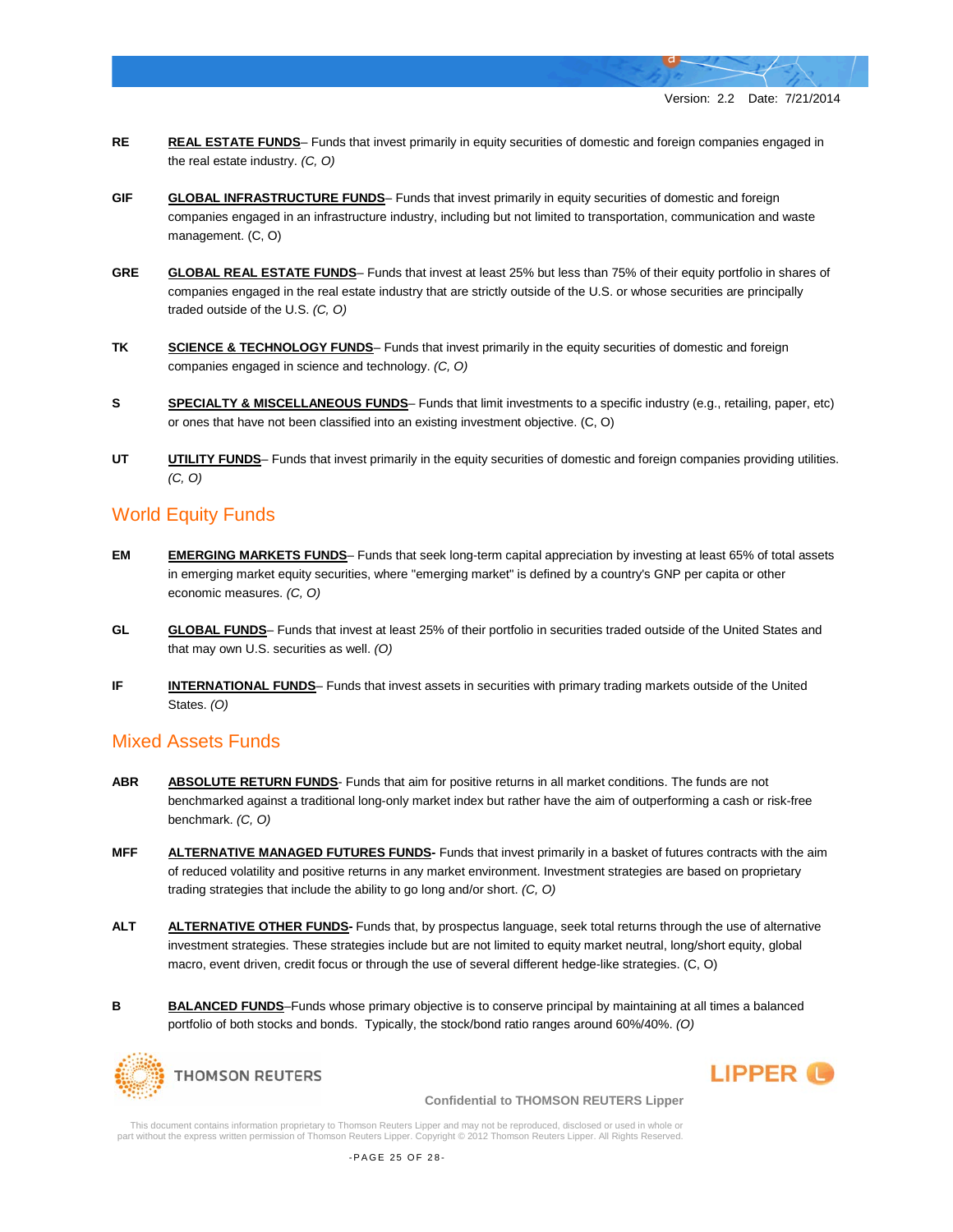- **FX FLEXIBLE PORTFOLIO FUNDS** Funds that allocate their investments to both domestic and foreign securities across traditional asset classes with a focus on total return. The traditional asset classes utilized are common stocks, bonds, and money market instruments. (C, O)
- **I INCOME FUNDS** Funds that normally seek a high level of current income through investing in income-producing stocks, bonds, and money market instruments. *(O)*
- **MTAC MIXED-ASSET TARGET ALLOCATION CONSERVATIVE FUNDS** Funds that by portfolio practice maintain a mix of between 20%-40% equity securities, with the remainder invested in bonds, cash, and cash equivalents. *(C)*
- **MTAG MIXED-ASSET TARGET ALLOCATION GROWTH FUNDS** Funds that by portfolio practice maintain a mix of between 60%-80% equity securities, with the remainder invested in bonds, cash, and cash equivalents. *(C)*
- **MTAM MIXED-ASSET TARGET ALLOCATION MODERATE FUNDS** Funds that by portfolio practice maintain a mix of between 40%-60% equity securities, with the remainder invested in bonds, cash, and cash equivalents. *(C)*
- **MTAA MIXED-ASSET TARGET ALLOCATION AGGRESSIVE GROWTH FUNDS** Fund of funds that, by portfolio practice, maintain at least 80% of assets in equity securities, with the remainder invested in bonds, cash, and cash equivalents. (C)
- **MATA MIXED-ASSET TARGET 2010 FUNDS** Funds that seek to maximize assets for retirement or other purposes with an expected time horizon not exceeding December 31, 2010. *(C)*
- **MATF MIXED-ASSET TARGET 2015 FUNDS** Funds that seek to maximize assets for retirement or other purposes with an expected time horizon from January 1, 2011, to December 31, 2015. *(C)*
- **MATB MIXED-ASSET TARGET 2020 FUNDS** Funds that seek to maximize assets for retirement or other purposes with an expected time horizon from January 1, 2016, to December 31, 2020. *(C)*
- **MATG MIXED-ASSET TARGET 2025 FUNDS** Funds that seek to maximize assets for retirement or other purposes with an expected time horizon from January 1, 2021, to December 31, 2025. *(C)*
- **MATC MIXED-ASSET TARGET 2030 FUNDS** Funds that seek to maximize assets for retirement or other purposes with an expected time horizon from January 1, 2026, to December 31, 2030. *(C)*
- **MATD MIXED-ASSET TARGET 2035 FUNDS** Funds that seek to maximize assets for retirement or other purposes with an expected time horizon from January 1, 2031, to December 31, 2035. *(C)*
- **MATH MIXED-ASSET TARGET 2040 FUNDS** Funds that seek to maximize assets for retirement or other purposes with an expected time horizon from January 1, 2036, to December 31, 2040. *(C)*
- **MATI MIXED-ASSET TARGET 2045 FUNDS** Funds that seek to maximize assets for retirement or other purposes with an expected time horizon from January 1, 2041, to December 31, 2045. *(C)*
- **MATE MIXED-ASSET TARGET 2050 FUNDS** Funds that seek to maximize assets for retirement or other purposes with an expected time horizon from January 1, 2046, to December 31, 2050. *(C)*
- **MATK MIXED-ASSET TARGET 2055+ FUNDS** Funds that seek to maximize assets for retirement or other purposes with an expected time horizon exceeding December 31, 2050. *(C)*



# **LIPPER**

**Confidential to THOMSON REUTERS Lipper**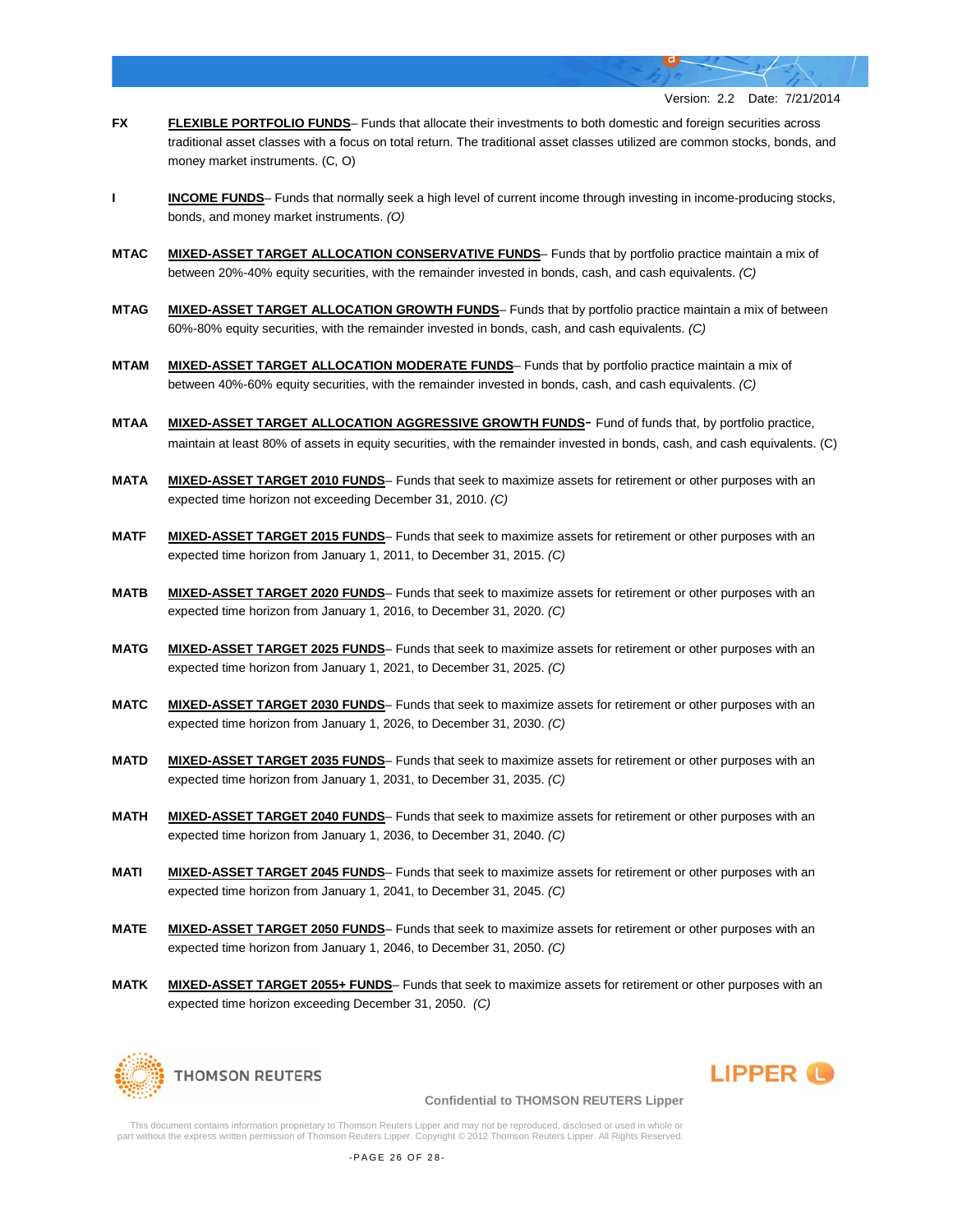# *Fixed Income Funds*

# Short/Intermediate-Term Corporate Fixed Income Funds

- **IID CORE BOND FUNDS** Funds that invest at least 85% in domestic investment-grade debt issues (rated in the top four grades) with any remaining investment in non-benchmark sectors such as high-yield, global and emerging market debt. These funds maintain dollar-weighted average maturities of five to ten years. *(C, O)*
- **CPB CORE PLUS BOND FUNDS** Funds that invest at least 65% in domestic investment-grade debt issues (rated in the top four grades) with any remaining investment in non-benchmark sectors such as high-yield, global and emerging market debt. These funds maintain dollar-weighted average maturities of five to ten years. *(C)*
- **SII** SHORT-INTERMEDIATE INVESTMENT GRADE DEBT FUNDS- Funds that invest primarily in investment-grade debt issues (rated in the top four grades) with dollar-weighted average maturities of one to five years. *(C, O)*
- **SID SHORT INVESTMENT-GRADE DEBT FUNDS** Funds that invest primarily in investment-grade debt issues (rated in the top four grades) with dollar-weighted average maturities of less than three years. *(C, O)*

# General Domestic Fixed Income Funds

- **A CORPORATE DEBT FUNDS A-RATED** Funds that invest primarily in corporate debt issues rated "A" or better or government issues. *(C, O)*
- **BBB CORPORATE DEBT FUNDS BBB-RATED** Funds that invest primarily in corporate and government debt issues rated in the top four grades. *(C, O)*
- **GB GENERAL BOND FUNDS** Funds that do not have any quality or maturity restrictions. These funds intend to keep the bulk of assets in corporate and government debt issues. *(C, O)*
- **GUS GENERAL U.S. GOVERNMENT FUNDS** Funds that invest primarily in U.S. government and agency issues. *(C, O)*
- **IUT INFLATION-PROTECTED BOND FUNDS** Funds that invest primarily in inflation-indexed fixed income securities. Inflation-linked bonds are fixed income securities structured to provide protection against inflation. *(C, O)*
- **HY HIGH YIELD FUNDS** Funds that aim at high (relative) current yield from fixed income securities, have no quality or maturity restrictions, and tend to invest in lower-grade debt issues. *(C, O)*
- **USM U.S. MORTGAGE FUNDS** Funds that invest primarily in mortgages/securities issued or guaranteed as to principal and interest by the U.S. government and certain federal agencies. *(C, O)*

# World Fixed Income Funds

**GLI GLOBAL INCOME FUNDS**– Funds that state in their prospectus that they invest primarily in U.S. dollar and non- U.S. dollar debt securities of issuers located in at least three countries, one of which may be the United States. *(C, O)*





#### **Confidential to THOMSON REUTERS Lipper**